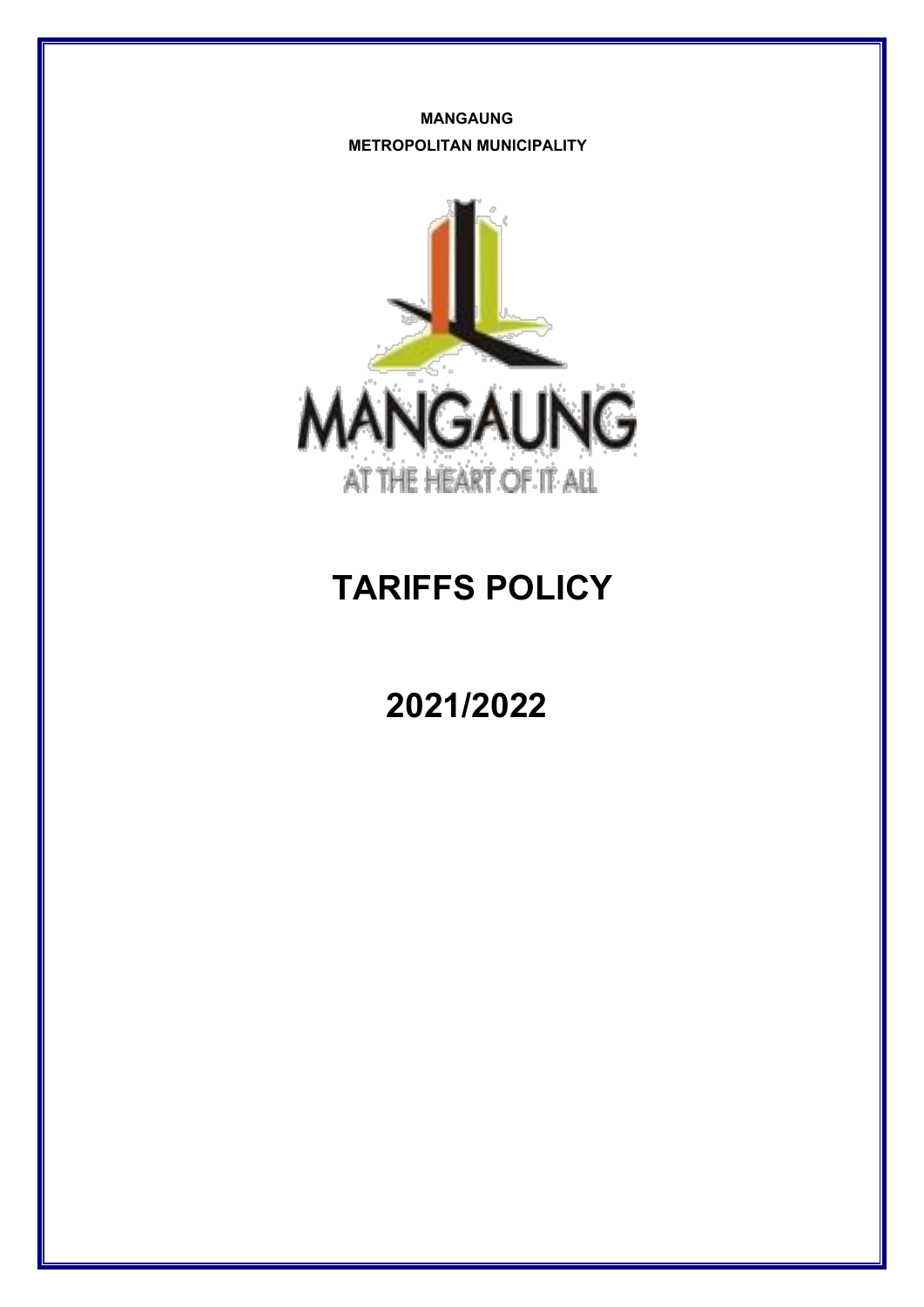

# **TABLE OF CONTENTS**

|    | Page                                                                         |  |
|----|------------------------------------------------------------------------------|--|
| 1. |                                                                              |  |
| 2. |                                                                              |  |
| 3. |                                                                              |  |
| 4. |                                                                              |  |
| 5. | BASIC PRINCIPLES TO BE CONSIDERED IN DETERMINATION OF A TARIFF STRUCTURE  11 |  |
| 6. | FACTORS TO BE CONSIDERED IN THE DETERMINATION OF A TARIFF STRUCTURE 12       |  |
| 7. |                                                                              |  |
| 8. |                                                                              |  |
|    |                                                                              |  |
|    |                                                                              |  |
|    |                                                                              |  |
|    |                                                                              |  |
|    |                                                                              |  |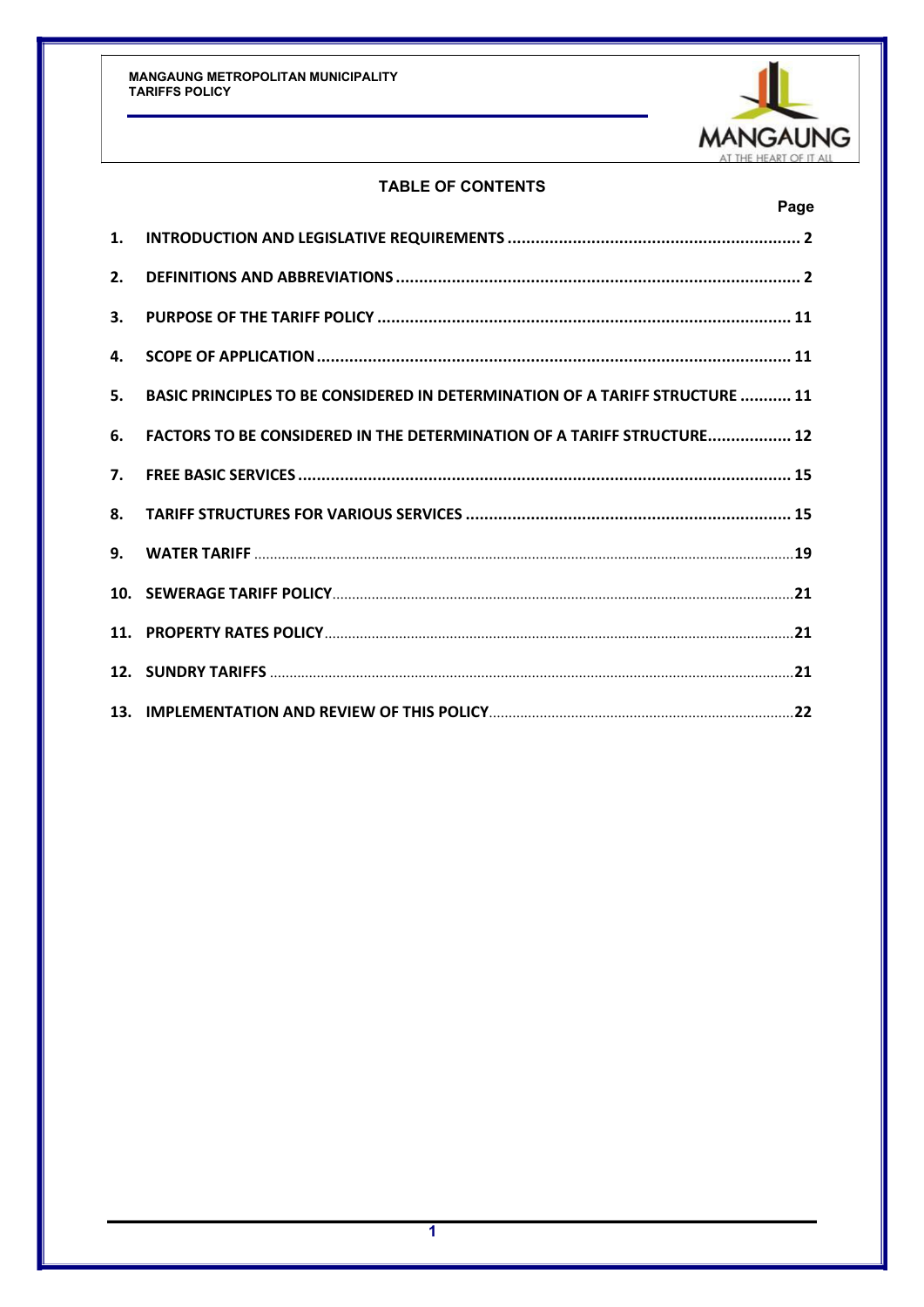

## <span id="page-2-0"></span>**MANGAUNG METROPOLITAN MUNICIPALITY**

#### **1. INTRODUCTION AND LEGISLATIVE REQUIREMENTS**

- 1.1 In terms of section 62 (1) of the Local Government: Municipal Finance Management Act (MFMA), Act no 56 of 2003, the Accounting Officer of a Municipality is responsible for managing the financial administration of the Municipality, and must for this purpose take all reasonable steps to ensure that, inter alia, the Municipality has and implements a tariff policy referred to in section 74 of the Local Government: Municipal Systems Act (MSA), Act no 32 of 2000 as amended.
- 1.2 In terms of section 74 of the Municipal Systems Act the municipal council hereby adopts a tariff policy on the levying of fees for municipal services provided by the Municipality itself or by way of service delivery agreements.
- 1.3 This policy has been compiled in accordance with:-
- 1.3.1 The Constitution of the Republic of South Africa, Act no 108 of 1996 as amended;
- 1.3.2 Local Government: Municipal Systems Act (MSA), Act no 32 of 2000 as amended;
- 1.3.3 Local Government: Municipal Finance Management Act (MFMA), Act no 56 of 2003;
- 1.3.4 Local Government: Municipal Property Rates Act (MPRA), Act no 6 of 2004;
- 1.3.5 Mangaung Municipality Property Rates Policy as reviewed annually.

#### **2. DEFINITIONS AND ABBREVIATIONS**

**"Accommodation"** means accommodation in an accommodation establishment, a room, and dwelling-house or second dwelling unit, self-catering room, self-catering apartment or free standing building let to transient guests.

**"Accommodation Establishments" –** consists of one or more of the following lettable types of accommodation –

- (a) "Camping" (informal temporary accommodation in a unique environment) is defined by a property used for erection of tents or other temporary structures for temporary accommodation for visitors or holiday-makers, which includes ablution, cooking and other facilities that are reasonably and ordinarily related to camping , for use of such visitors, and includes a caravan park, whether publicly or privately owned, but which excludes the alienation of land on the basis of time sharing, sectional title share blocks or individual subdivision; and excludes resort accommodation or mobile homes;
- (b) "Bed and Breakfast" (accommodation in a dwelling-house or second dwelling unit for transient guests) is defined by a dwelling-house or second dwelling in which the owner of the dwelling supplies lodging and meals for compensation to transient guests who have permanent residence elsewhere; provided that the primary use of the dwelling-house concerned shall remain for the living accommodation of a single family;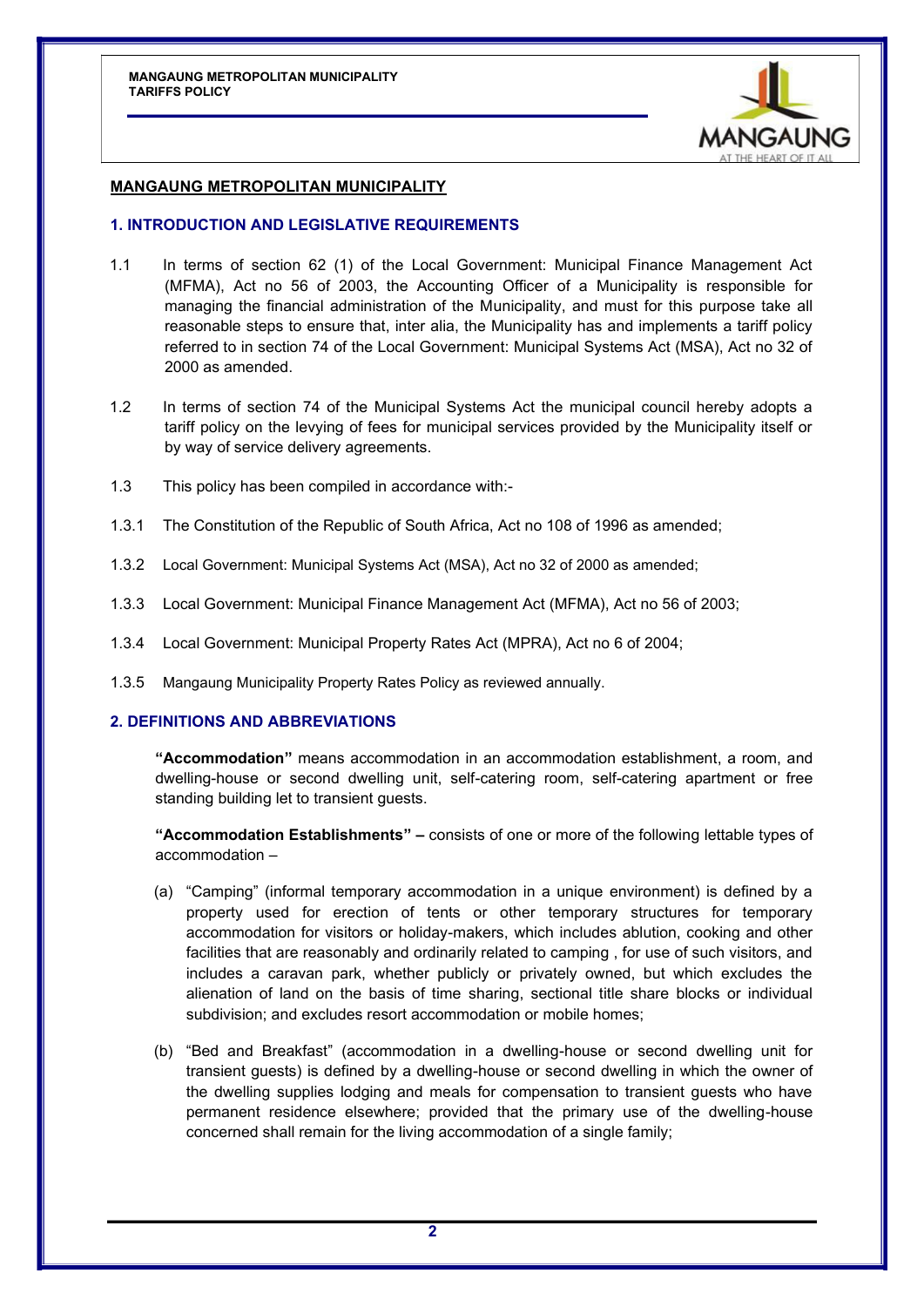

- (c) "Guest House" (accommodation in a dwelling-house or second dwelling unit for transient guests) is defined by a dwelling-house or second dwelling which is used for the purpose of supplying lodging and meals to transient guests for compensation, in an establishment which exceeds the restrictions of a bed and breakfast establishment and may include business meetings or training sessions for resident guests;
- (d) "Self catering Accommodation" (accommodation for non-permanent residents and transient guests) is defined by a house, cottage, chalet, bungalow, flat, studio, apartment, villa, or similar accommodation where facilities and equipment are provided for guests to cater for themselves. The facilities should be adequate to cater for the maximum advertised number of residents the facility can accommodate;
- (e) "Self catering Apartments" (accommodation for non-permanent residents and transient guests) is defined by a building or group of buildings consisting of separate accommodation units, each incorporating a kitchen / -ette facility, and which may include other communal facilities for the use of transient guests, together with outbuildings as are normally used therewith; which are rented for residential purposes and may include holiday flats; but does not include a hotel, dwelling-house, second dwelling or group house;
- (f) "Backpackers Accommodation" (accommodation and communal facilities in a building or free standing buildings for transient guests) is defined by a building where lodging is provided, and may incorporate cooking dining and communal facilities for the use of lodgers, together with such outbuildings as are normally used therewith and includes a building in which dormitories/rooms/beds are rented for residential purposes, youth hostel, and backpackers' lodge; but does not include a hotel, dwelling house, second dwelling or group house;
- (g) "Boarding House" a dwelling–house or second dwelling which is used for the purpose of supplying lodging with or without meals or self catering to non permanent/permanent residents for compensation; provided that the primary use of the dwelling-house shall remain for the living accommodation of a single family;

**"Account"** means an account rendered specifying charges for municipal services provided by the Municipality, or any authorised and contracted service provider or a Municipal Entity, and which account may include assessment rates levies. This refers to both the separate and consolidated account of the person.

**"Accounting Officer"** means the municipal manager appointed in terms of Section 60 of the Municipal Finance Management Act.

**"Annual Budget"** shall mean the budget approved by the municipal council for any particular financial year, and shall include any adjustments to such budget.

**"Annually" –** means once every financial year;

**"Arrangement"** means a written agreement entered into between the Municipality and the customer where specific repayment parameters are agreed to. Such arrangement does not constitute a credit facility envisaged in terms of section 8(3) of the National Credit Act but is deemed to be Incidental Credit as envisaged in terms of section 4(6)(b) read with section 5(2) and (3) of the National Credit Act.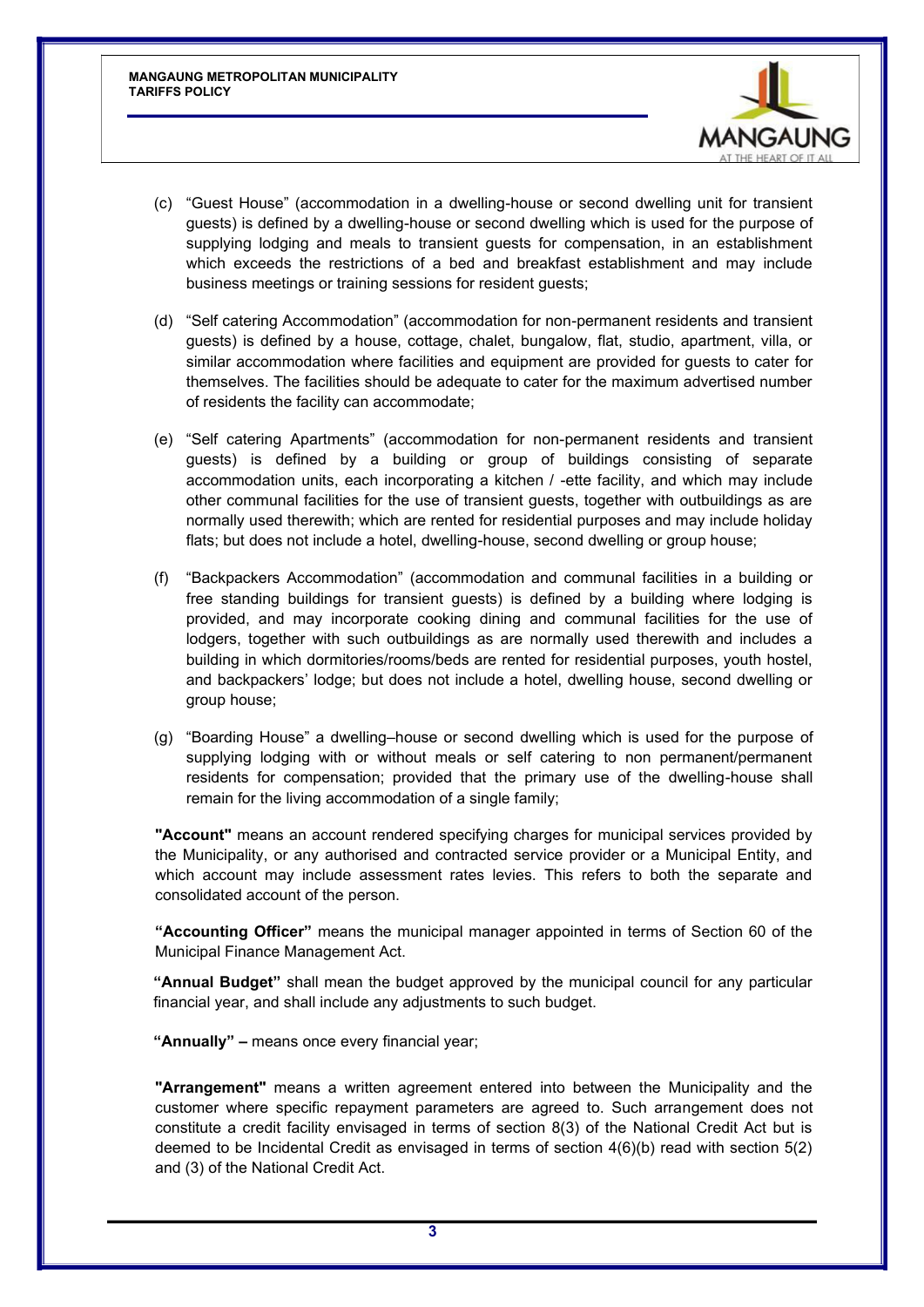

**"Arrears"** means those rates and service charges that have not been paid by the due date and for which no arrangement has been made.

**"Authorised Representative"** means a person or instance legally appointed by the Municipality to act or to fulfill a duty on its behalf.

**"Basic Municipal Services"** shall mean a municipal service necessary to ensure an acceptable and reasonable quality of life, which service – if not provided – would endanger public health or safety or the environment.

**"Billing Date"** means the date upon which the monthly statement is generated and debited to the customer's account.

**"Business and Commercial Property"** means -

- (a) property used for the activity of buying, selling or trading in commodities or services and includes any office or other accommodation on the same property, the use of which is incidental to such activity; or
- (b) property on which the administration of the business of private or public entities take place.

**"By-law"** shall mean legislation passed by the council of the Municipality, and which shall be binding on the Municipality and on the persons and institutions to which it applies.

**"Calendar year"** shall mean 12 consecutive months of a financial year(s).

**"Category"** –

- (a) in relation to a property, means a category of properties determined in terms of section 8(2) of the Municipal Property Rates Act;
- (b) in relation to the owners of property, means a category of owners determined in terms of section 15(2) of the Municipal Property Rates Act.

**"Chief Financial Officer"** means the person appointed as the Chief Financial Officer of the Municipality, or his or her nominee.

**"Consumer Price Index"** shall mean the CPIX as determined and gazetted from time to time by the South African Bureau of Statistics.

**"Consolidated Account"** means an account which is a consolidation of any separate accounts of a person who is liable for payment to the Municipality or Municipal Entity. This represents a monthly account reflecting municipal service fees, charges, surcharges on fees, property rates and other municipal taxes, levies and duties.

**"Council"** means the Council of the Mangaung Municipality.

**"Councillor"** shall mean a member of the Council of the Municipality.

**"Credit Control"** means all the functions relating to the collection of monies owed by ratepayers and the users of municipal services.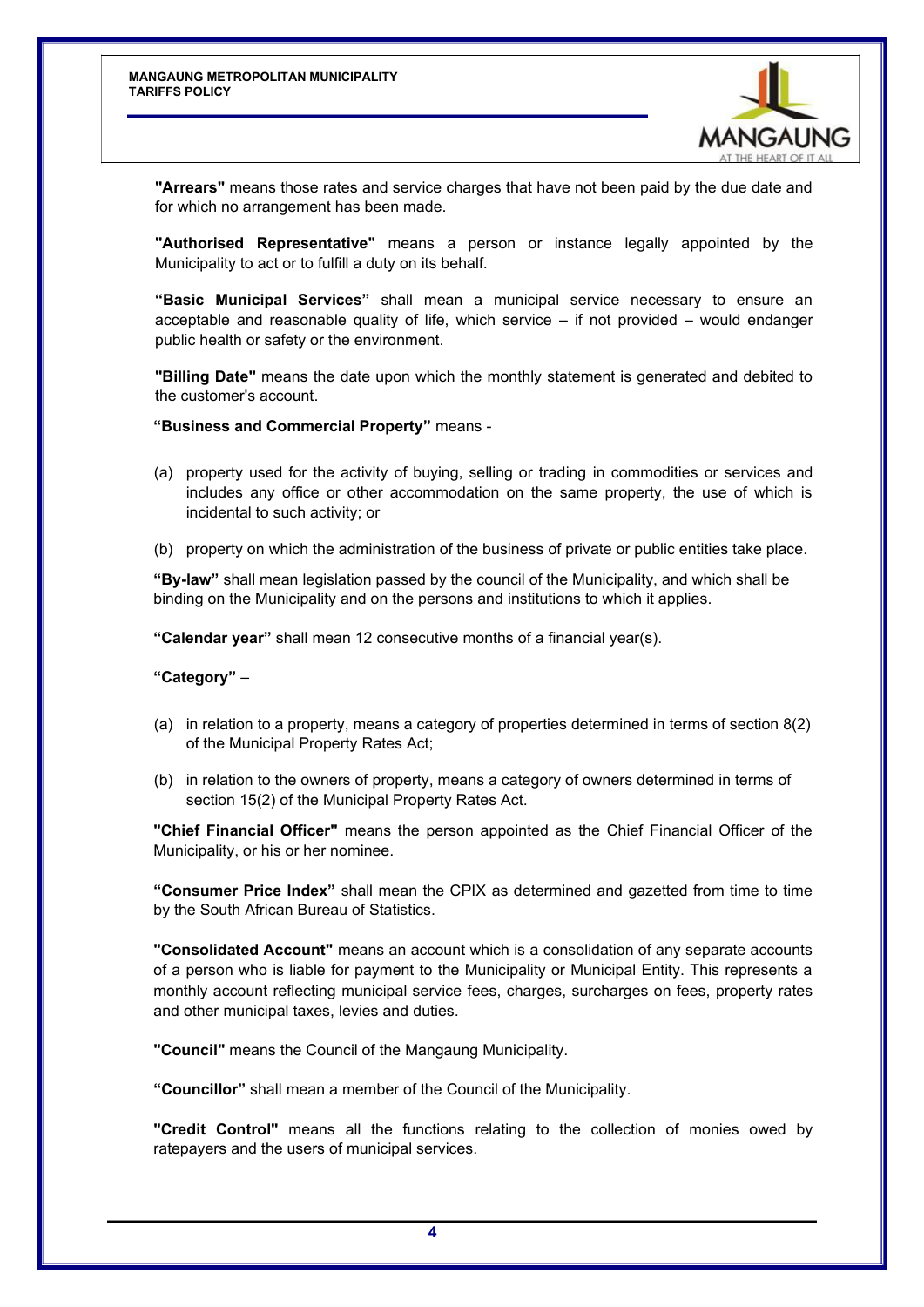

**"Customer"** means the occupier of any premises to which the Municipality has agreed to supply or is actually supplying municipal services, or if no occupier can be identified or located, then the owner of the premises and includes any customer of the Municipality.

**"Day/Days" means** calendar days, inclusive of Saturdays, Sundays and public holidays.

**"Debt Collectors"** means an external person or entity appointed by the Municipality to collect monies due and payable to the Municipality, subject to the conditions contained herein. Such external person or entity includes, but is not limited to, the appointment of registered debt collectors and attorneys.

**"Defaulter" means** any person who owes arrears to the Municipality.

**"Delivery Date"** shall mean the date on which the periodic account is delivered to the customer or 3 days after **the** date the account was posted, whichever is the first.

**"Domestic Customer or User"** of municipal services shall mean the person or household which municipal services are rendered in respect of "residential property" as defined below.

**"Due Date"** in relation to -

- (a) rates due in respect of any immovable property, means:-
	- (i) the twentieth  $(20^{th})$  day of September of the financial year for which such rate is made, in the case where rates are levied on an annual basis;
	- (ii) the date for payment indicated on the account, in the case where rates are levied on a monthly basis; or
	- (iii) any other date determined by Council in terms of a public notice in the Provincial Gazette, and
- (b) service charges due in respect of any immovable property, means the date for payment indicated on the account, provided that the due date for any service charges means the twentieth (20<sup>th</sup>) day of September in the case where service charges are levied annually; and
- (c) should such day fall on a Saturday, Sunday or public holiday the due date shall be the next working day.

**"Dwelling"** means a building, structure or place of shelter to live in.

**"Electricity Charges"** means service charges in respect of the provision of electricity.

**"Agricultural property"**, in relation to the use of a property, means property that is used primarily for agricultural purposes but, without derogating from section 9 of the Municipal Property Rates Act, 2004, excludes any portion thereof that is used commercially for the hospitality of guests, and excludes the use of the property for eco-tourism or for the trading in or hunting of game;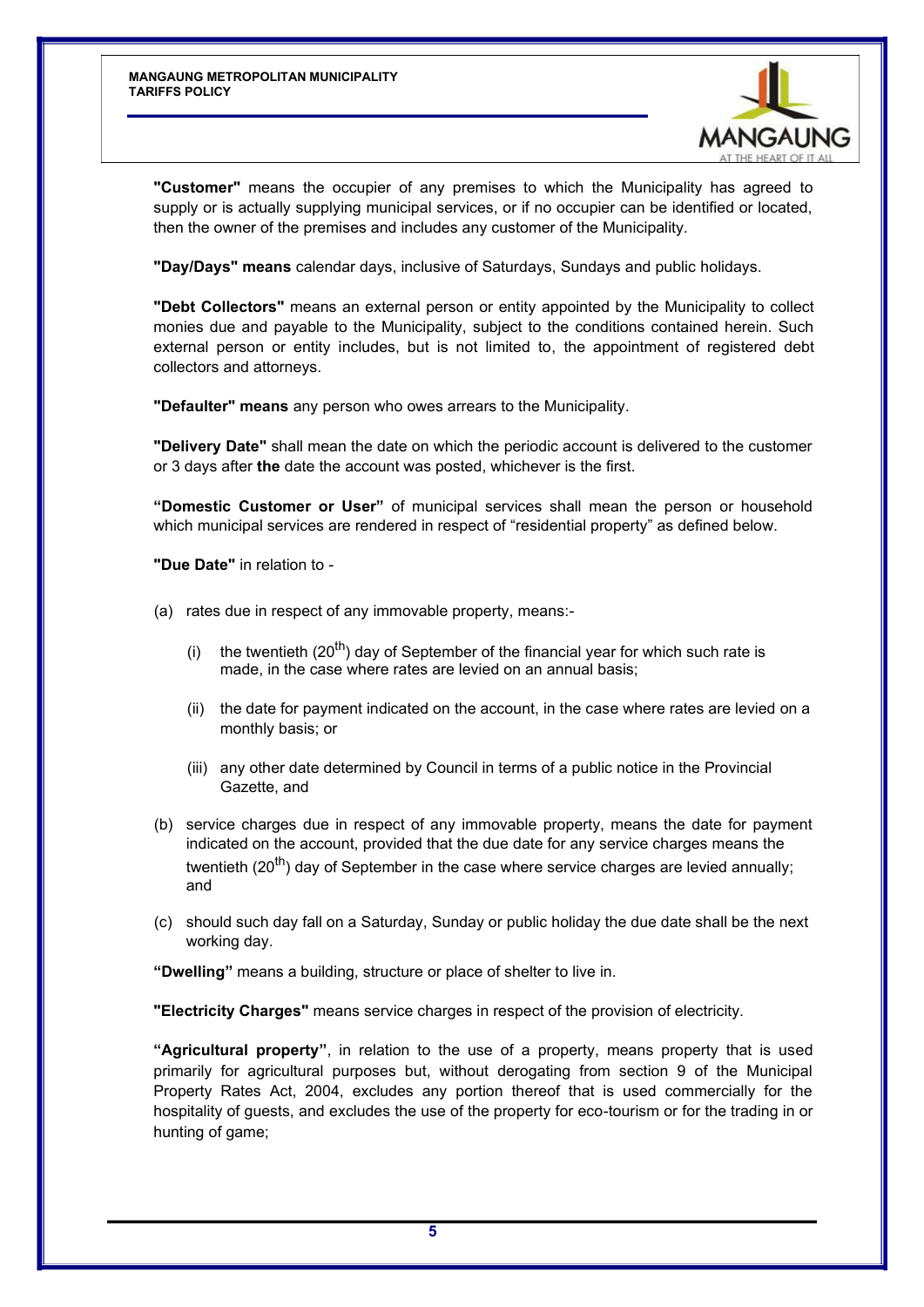

**"Financial Year"** shall mean the period starting from 1 July in any year and ending on 30 June of the following year.

**"Immovable Property"** also includes -

- (a) an undivided share in immovable property, and
- (b) any right in immovable property.

**"Implementing Authority"** means the Municipal Manager or his or her nominee, acting in terms of section 100 of the Local Government: Municipal Systems Act No. 32 of 2000.

**"Indigent Customer"** means the head of an indigent household:-

- (a) who applied for and has been declared indigent in terms of Council's Indigent Policy for the provision of services from the Municipality; and
- (b) who makes application for indigent support in terms of Council's Indigent Policy on behalf of all members of his or her household;

**"Indigent Policy"** means the Indigent Policy adopted by the Council of the Municipality.

**"Indigent Support Programme"** means a structured program for the provision of indigent support subsidies to qualifying indigent customers in terms of the Council's Indigent Policy.

**"Integrated Development Plan"** shall mean a plan formulated and approved as envisaged in Section 25 of the Municipal Systems Act 2000, as amended.

**"Industrial Property"** – means property used for construction, repair, trade or manufacturing, production, assembly or processing of finished or partially finished products from raw materials or fabricated parts on such a large scale that capital and labour are significantly involved, and includes any office or other accommodation on the same property, the use of which is incidental to such activity;

**"Interest"** means the charge levied on arrears, calculated as the prime rate, charged by the bank which holds the Municipality's primary bank account, plus one percent or such other percentage as may be determined by Council from time to time.

**"Local Community"** – in relation to the Municipality –

- (a) means that body of persons comprising
	- (i) the residents of the Municipality;
	- (ii) the rate payers of the Municipality;
	- (iii) any civic organisations and non-governmental, private sector or labour organisations or bodies which are involved in local affairs within the Municipality; and
	- (iv) visitors and other people residing outside the Municipality, who, because of their presence in the Municipality, make use of services or facilities provided by the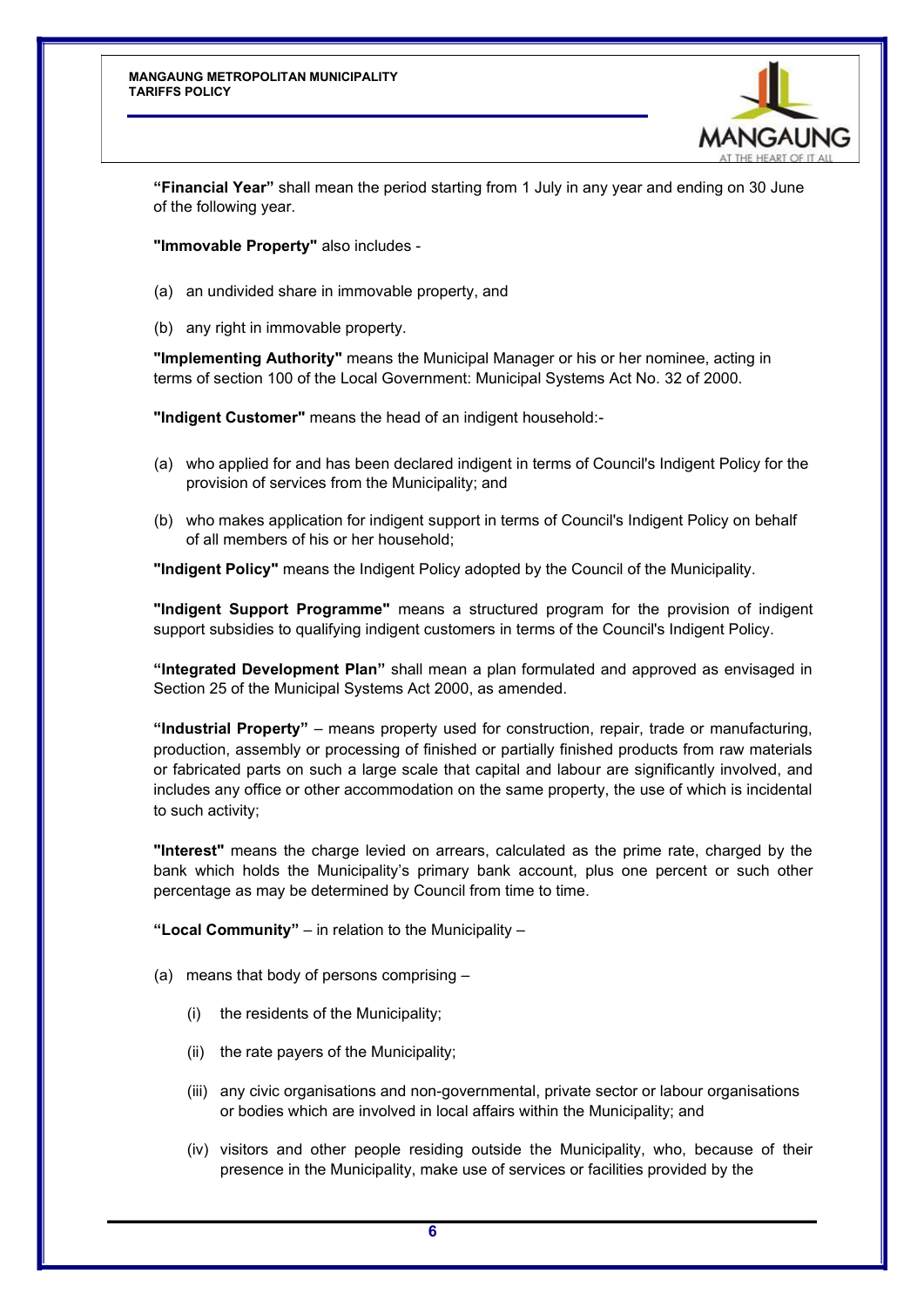

Municipality; and

(b) includes, more specifically, the poor and other deprived sections of such body of persons;

**"Manager Debt Collection"** Means the Senior Official in a division of the Municipality's Finance Department, overall responsible for the collection of monies owed to the Municipality and/or any other official to whom he/she has delegated duties and responsibilities in terms of this policy.

**"Market Value"** – in relation to a property, means the value of the property determined in accordance with section 46 of the Municipal Property Rates Act (No 6 of 2004) as amended;

**"Month"** means one of twelve months of a calendar year.

**"Monthly Average Consumption"** means the monthly average consumption in respect of that property calculated on the basis of consumption over the preceding or succeeding twelve months or when insufficient information is available, another appropriate method may be used to calculate average consumption.

**"Multiple Purposes"** – in relation to a property, means the use of a property for more than one purpose as intended in section 9 of the Municipal Property Rates Act (No 6 of 2004) as amended.

**"Municipality"** or **"Municipal Area"** shall, where appropriate, mean the geographic area, determined in terms of the Local Government: Municipal Demarcation Act No. 27 of 1998 as the municipal area pertaining to the Municipality.

**"the Municipality"** means Mangaung Metropolitan Municipality.

**"Municipal Council"** or **"Council"** shall mean the municipal council of Mangaung Metropolitan Municipality as referred to in Section 157(1) of the Constitution.

**"Municipal Pay Point"** means any municipal office in the area of jurisdiction of the Municipality designated by Council for such purposes, or any such other places as the Chief Financial Officer may from time to time designate.

**"Municipal Manager"** means the Municipal Manager of the Mangaung Municipality or his or her nominee acting in terms of power delegated to him or her by the said Municipal Manager with the concurrence of the Council.

**"Municipal Services"** means services provided either by the Municipality, or by an external agent or Municipal Entity on behalf of the Municipality in terms of a service delivery agreement.

**"Municipal Tariff"** shall mean a tariff for services which the Municipality may set for the provision of a service to the local community, and may include a surcharge on such service.

Tariffs for major services shall mean tariffs set for the supply and consumption or usage of electricity, water, sewerage and refuse removal, and minor tariffs shall mean all other tariffs, charges, fees, rentals or fines levied or imposed by the Municipality in respect of other services supplied including services incidental to the provision of the major services.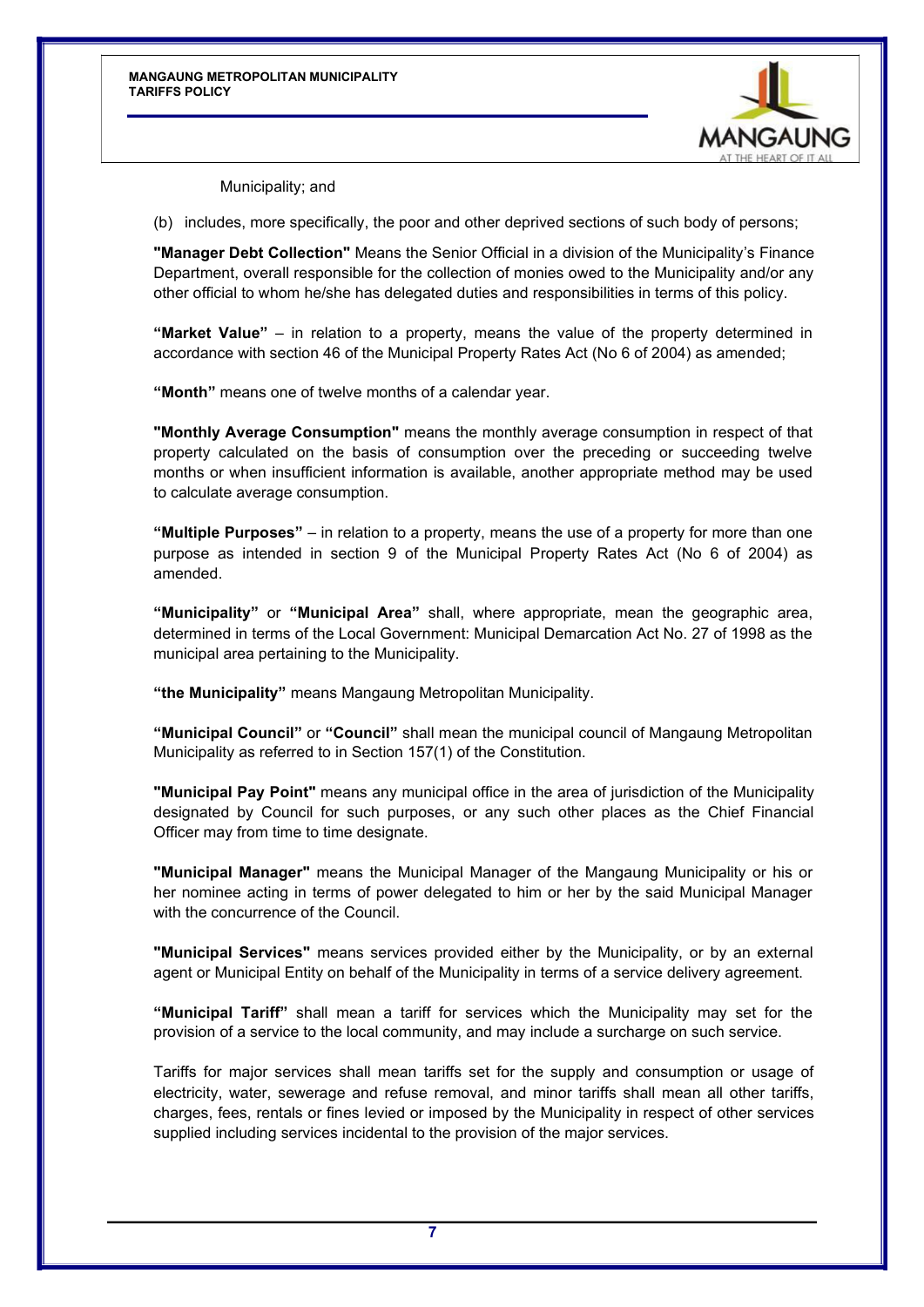

**"Occupier"** means any person who occupies controls or resides on any premises, or any part of any premises without regard to the title under which he or she so occupies it.

**"Open Space"** - means land that is used as a park, garden, for passive leisure or maintained in its natural state.

**"Owner"** in relation to immovable property means -

- (a) the person in whom is vested the legal title thereto provided that:-
	- (i) the lessee of immovable property which is leased for a period of not less than thirty years, whether the lease is registered or not, shall be deemed to be the owner thereof;
	- (ii) the occupier of immovable property occupied under a service servitude or right analogous thereto, shall be deemed to be the owner thereof;
- (b) if the owner is dead or insolvent or has assigned his or her estate for the benefit of his creditors, has been placed under curator ship by order of court or is a company being wound up or under judicial management, the person in whom the administration of such property is vested as executor, administrator, trustee, assignee, curator, liquidator or judicial manager, as the case may be, shall be deemed to be the owner thereof;
- (c) if the owner is absent from the Republic or if his address is unknown to the Municipality, any person who as agent or otherwise receives or is entitled to receive the rent in respect of such property, or if the Municipality is unable to determine who such person is, the person who is entitled to the beneficial use of such property.

**"Person"** means a natural and juristic person, including any department of state, statutory bodies or foreign embassies.

**"Premises"** includes any piece of land, the external surface boundaries of which are delineated on:

- (a) A general plan or diagram registered in terms of the Land Survey Act, (9 of 1927) or in terms of the Deed Registry Act, 47 of 1937; or
- (b) A sectional plan registered in terms of the Sectional Titles Act, 95 of 1986, and which is situated within the area of jurisdiction of the Municipality.

**"Prescribed"** means prescribed by this policy and where applicable by Council or the Municipal Manager.

**"Prescribed debt"** means debt that becomes extinguished by prescription in terms of the Prescription Act 68 of 1969.

**"Private Open Space"** means land that is privately owned and used for practising of sport, play- or leisure facilities or used as a botanical garden, cemetery or nature area.

**"Privately Owned Townships Serviced by the Owner"** – means single properties, situated in an area not ordinarily being serviced by the Municipality, divided through subdivision or township establishment in (ten or more) full-title stands and/or sectional units and where all rates-related services inclusive of installation and maintenance of streets, roads, sidewalks, lighting, storm water drainage facilities, parks and recreation facilities, are installed at the full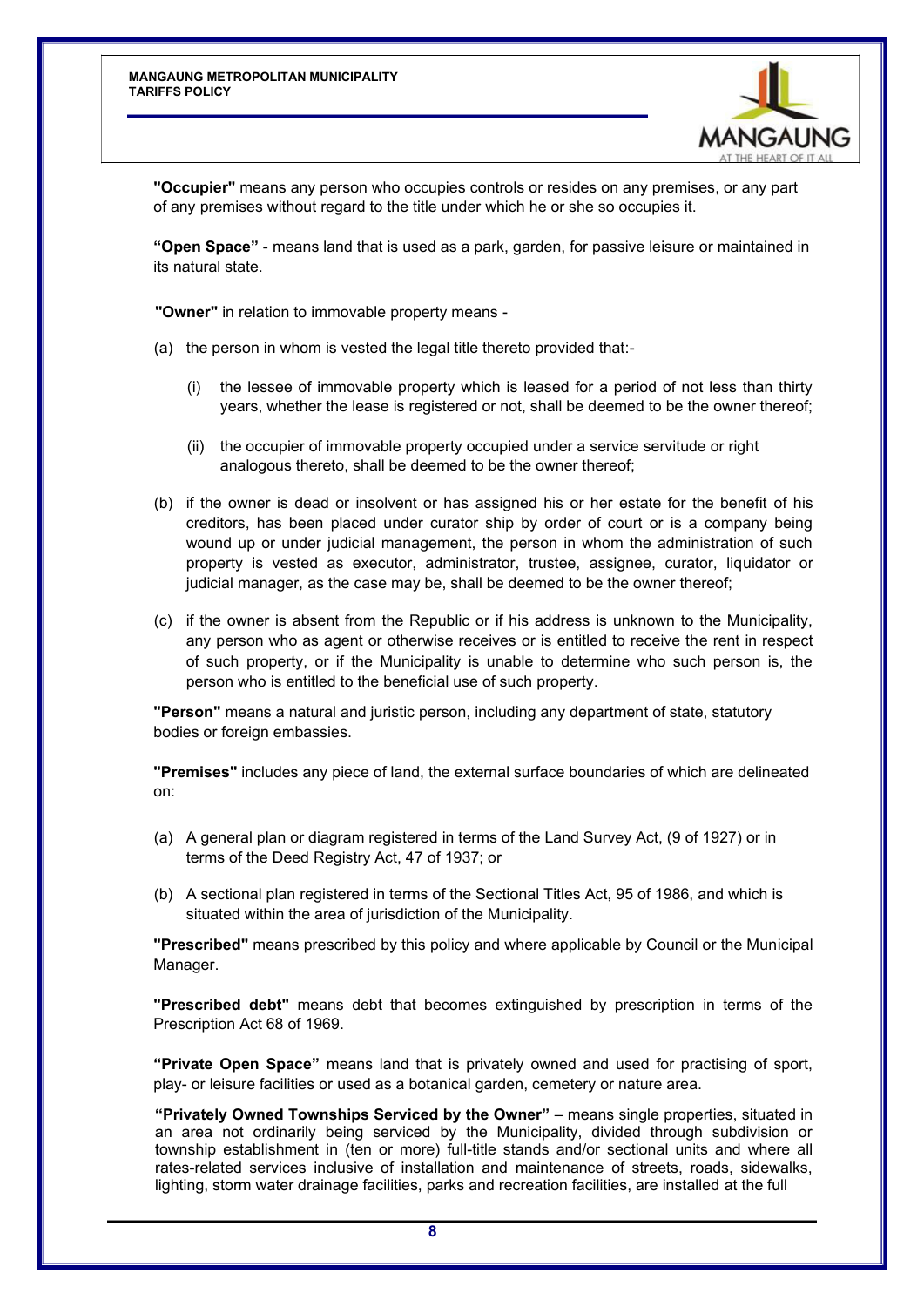

cost of the developer and are rendered and maintained by the residents, Home owners association or management companies/ bodies of such estate.

#### **"Property"** means

- (a) Immovable property registered in the name of a person, including, in the case of a sectional title scheme, a sectional title unit registered in the name of a person;
- (b) A right registered against immovable property in the name of a person, excluding a mortgage bond registered against the property;
- (c) A land tenure right registered in the name of a person or granted in terms of legislation; or
- (d) Public Service Infrastructure;

**"Rateable Property"** shall mean property on which the Municipality may in terms of Section 2 of the Municipal Property Rates Act 2004, (No 6 of 2004) as amended, levy a rate, but excluding property fully excluded from the levying of rates in terms of Section 17 of that Act.

**"Ratepayer"** shall mean a person who is liable to the Municipality for the payment of (a) rates on property in the Municipality; (b) any other tax, duty or levy imposed by the Municipality; and/or (c) fees for services provided either by the Municipality or in terms of a service delivery agreement.

**"Rates"** means a municipal rate on property envisaged in section 229 (1) of the Constitution read with the Local Government: Municipal Property Rates Act No 6 of 2004 as amended, and the Local Government: Municipal Finance Act No 56 of 2003.

**"Rebate"** in relation to a rate payable on a property, shall mean a discount granted in terms of Section 15 of the Municipal Property Rates Act, 2004 (No 6 of 2004) as amended, on the amount of the rate payable on the property.

**"Reduction"** - in respect of a rate payable on a property, means the lowering of the amount for which the property was valued and the rating of that property at that lower amount.

**"Refuse Charges"** means service charges in respect of the collection and disposal of refuse.

**"Registered Owner"** means that person, natural or juristic, in whose name the property is registered in terms of the Deeds Registry Act, no. 47 of 1937.

**"Responsible Person"** means any person other than the registered owner of an immovable property who is legally responsible for the payment of municipal service charges.

**"Residential Property"** means a property with a building designed for, or containing provision for human habitation, together with such outbuildings are ordinarily used therewith:

(a) Is used exclusively for residential purposes without derogating from section 9 of the Municipal Property Rates Act;

(b) Is a unit registered in terms of the sectional Title Act and used exclusively for

residential purposes without derogating from section 9 of the Municipal Property Rates Act;

(c) Is owned by a share-block company and used solely for residential purposes;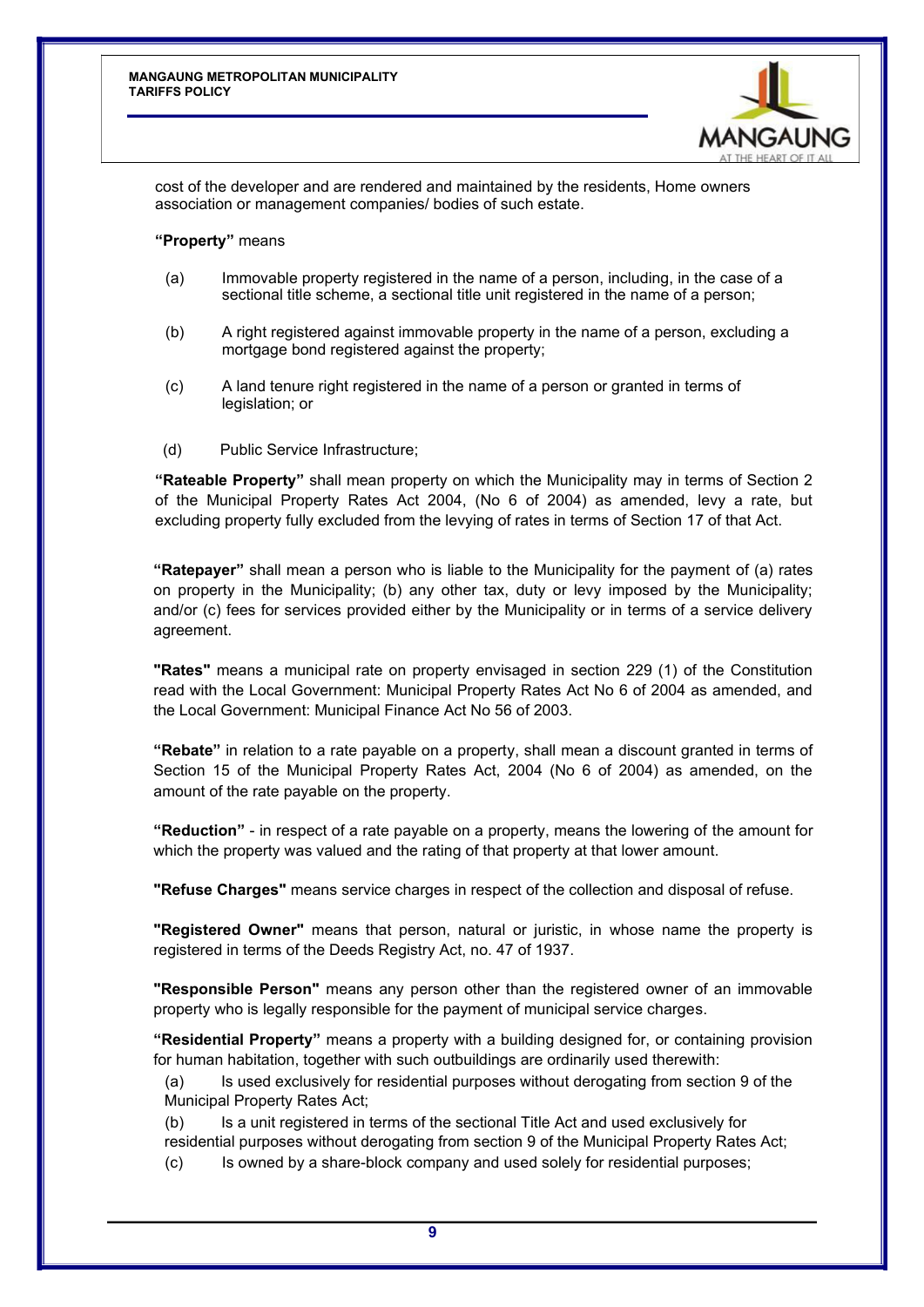

(d) Is a residence used for residential purposes situated on property used for or related to educational purposes;

(e) Retirement schemes and life right schemes used exclusively for residential purposes And specifically exclude hostels, guest houses and vacant land irrespective of its zoning or intended use.

**"Service Charges"** means the fees levied by the Municipality or Municipal Entity in terms of its tariff policy for any municipal services rendered in respect of an immovable property and includes any penalties, interest or surcharges levied or imposed in terms of this policy.

**"Service Delivery Agreement"** means an agreement between the Municipality and an institution or persons mentioned in section 76(b) of the Local Government: Municipal Systems Act 32 of 2000.

**"Sewerage Charges"** means service charges in respect of the provision of sewerage collection and treatment of infrastructure.

**"Small Holding"** means:-

- (a) all agricultural zoned land units situated within an urban region with an area of one to three hectares; or
- (b) any agricultural zoned land unit situated outside an urban region with an area of three hectares or less.

**"State Owned Property"** refers to property used or owned by the State other than public service infrastructure including schools, universities, technicons, colleges, hospitals etc.

**Sundry Customer Accounts"** means accounts raised for miscellaneous charges for services provided by the Municipality or charges that were raised against a person as a result of an action by a person, and were raised in terms of Council's policies, bylaws and decisions.

**"Supervisory Authority"** means the Executive Mayor of the Municipality or his or her nominee, acting in terms of Section 99 of the Municipal Systems Act 32 of 2000.

**"Tariff"** means the scale of rates, taxes, duties, levies or other fees which may be imposed by the Municipality or Municipal Entity in respect of immovable property and/ or for municipal services provided.

**"Tariff Policy"** means a Tariff Policy adopted by the Council in terms of Section 74 of the Local Government: Municipal Systems Act 32 of 2000.

**"User"** means the owner or occupier of a property in respect of which municipal services are being rendered.

**"Water Charges"** means service charges in respect of the provision of water - through conventional or pre-paid meter.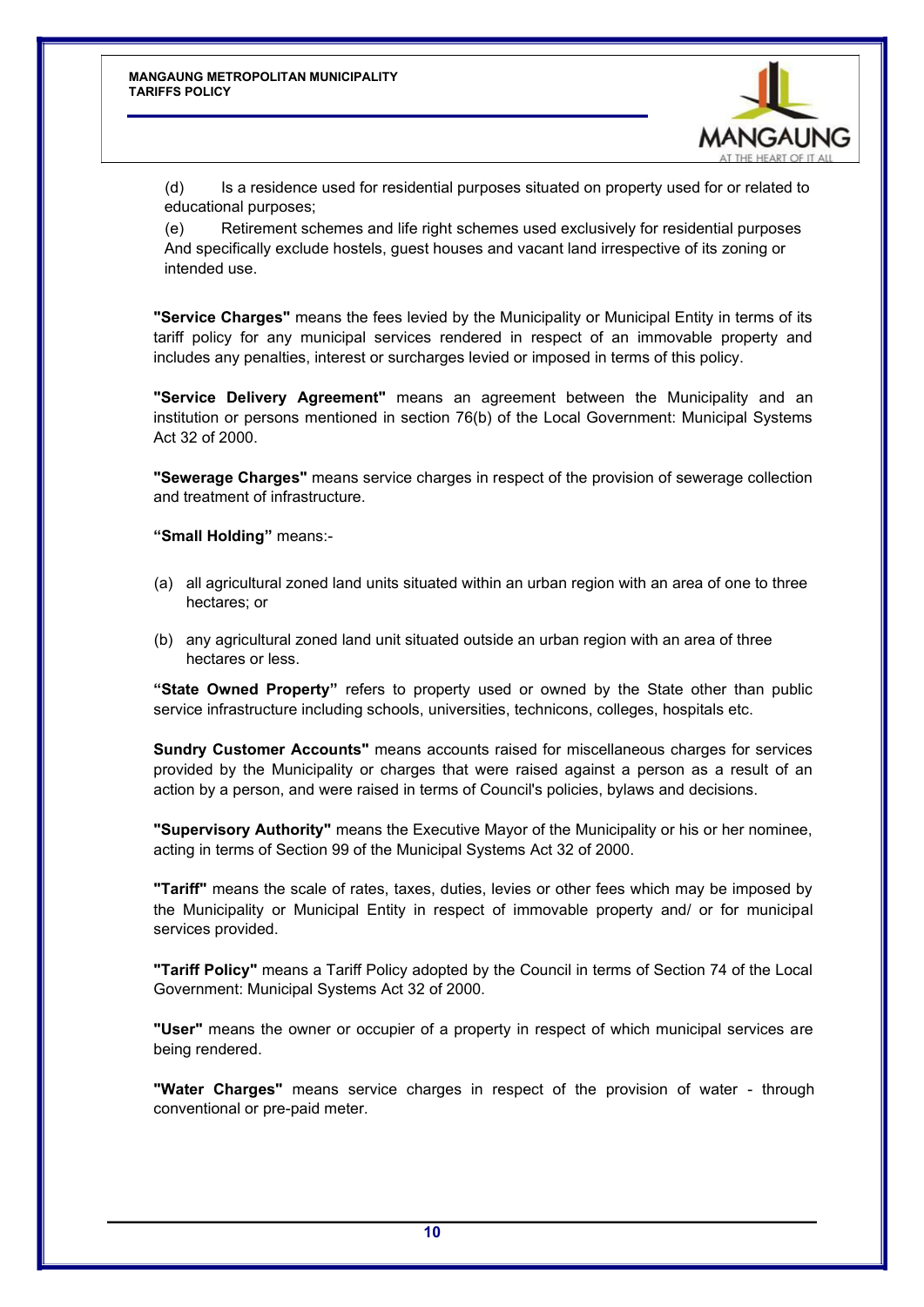

## <span id="page-11-0"></span>**3. PURPOSE OF THE TARIFF POLICY**

- 3.1 The purpose of this tariff policy is to prescribe the accounting and administrative policies and procedures relating to the determining and levying of tariffs by the Mangaung Metropolitan Municipality.
- 3.2 The Municipality should perform the procedures set out in this policy to ensure the effective planning and management of tariffs. In setting its annual tariffs the council shall at all times take due cognisance of the tariffs applicable elsewhere in the economic region, and of the impact which its own tariffs may have on local economic development.

## **4. SCOPE OF APPLICATION**

4.1 This policy applies to all tariffs charged within the defined boundaries of Mangaung Metropolitan Municipality.

#### **5. BASIC PRINCIPLES TO BE CONSIDERED IN DETERMINATION OF A TARIFF STRUCTURE**

- 5.1 Service tariffs imposed by the Metropolitan Municipality shall be viewed as user charges and not as taxes, and therefore the ability of the relevant customer or user of the services to which such tariffs relate, shall not be considered as a relevant criterion (except in the case of the indigent relief measures approved by the Municipality from time to time).
- 5.2 The Municipality shall ensure that its tariffs are uniformly and fairly applied throughout the municipal region.
- 5.3 Tariffs for the three major services rendered by the Municipality, namely Water, Sewerage and Refuse Removal, shall as far as possible recover the expenses associated with the rendering of each service concerned, and where feasible, generate a modest surplus as determined in each annual budget. Such surplus shall be applied in relief of property rates or for the future capital expansion of the service concerned, or both.
- 5.4 The tariff which a particular customer or user pays shall therefore be directly related to the standard of service received and the quantity of the particular service used or consumed.
- 5.5 The Municipality shall develop, approve and at least annually review an indigent support programme for the municipal area. This programme shall set out clearly the Municipality's cost recovery policy in respect of the tariffs which it levies on registered indigents, and the implications of such policy for the tariffs which it imposes on other users and customers in the municipal region.
- 5.6 In line with the principles embodied in the Constitution and in other legislation pertaining to local government, the Municipality may differentiate between different categories of users and customers in regard to the tariffs which it levies. Such differentiation shall however at all times be reasonable and shall be fully disclosed in each annual budget.
- 5.7 The Municipality's tariff policy shall be transparent, and the extent to which there is crosssubsidisation between categories of customers or users shall be evident to all customers or users of the service in question.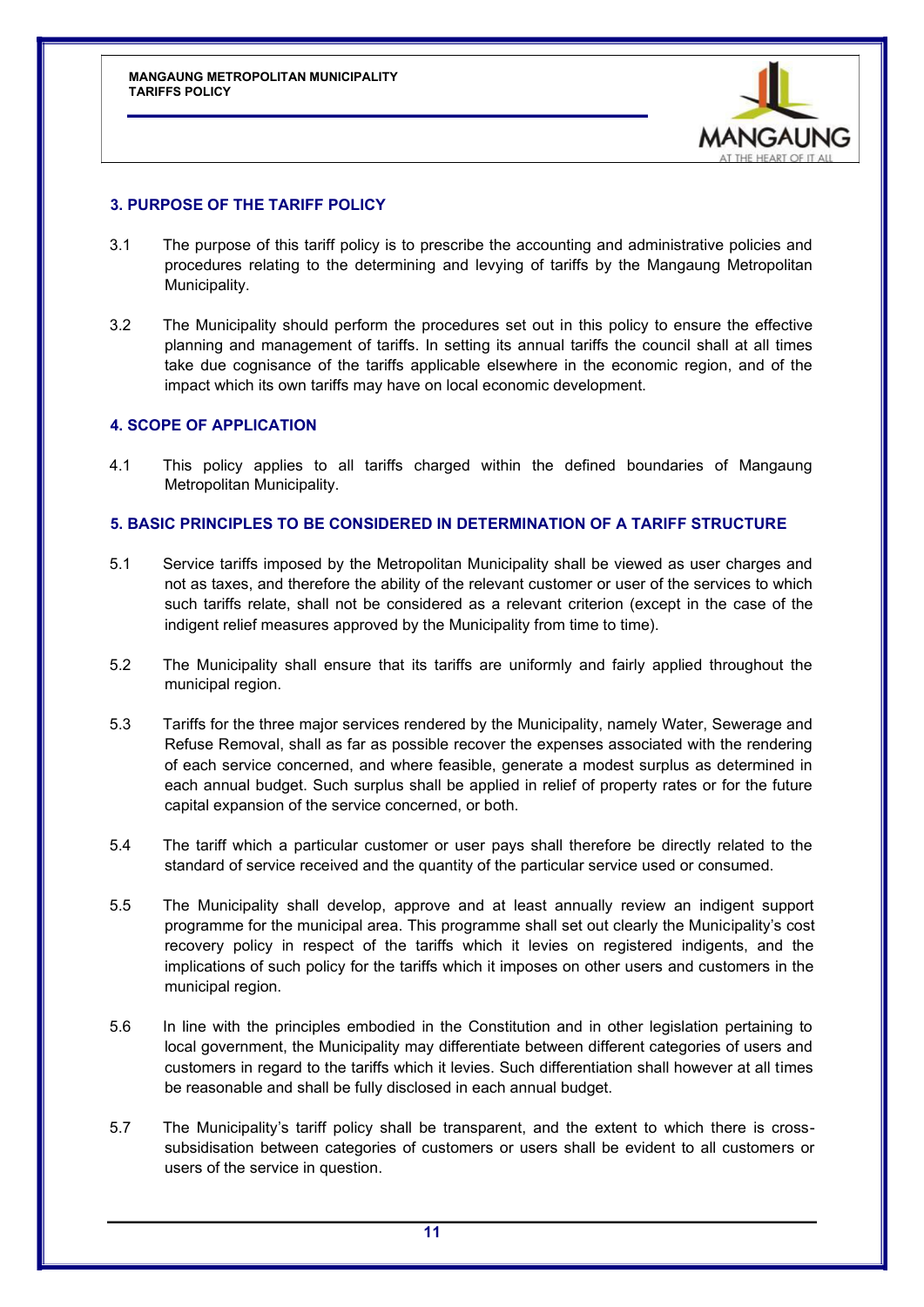

- <span id="page-12-0"></span>5.8 The Municipality further undertakes to ensure that its tariffs shall be easily explainable and understood by all customers and users affected by the tariff policy concerned.
- 5.9 The Municipality also undertakes to render its services cost effectively in order to ensure the best possible cost of service delivery.
- 5.10 In the case of conventional metering systems for water, the consumption of such service shall be properly metered by the Municipality and meters shall be read, wherever circumstances reasonably permit, on a monthly basis. The charges levied on customers shall be proportionate to the quantity of the service which they consume. In addition, the Municipality shall levy a monthly fixed charge for water services where applicable.
- 5.11 In adopting what is fundamentally a two-part tariff structure for water, namely a fixed basic charge coupled with a charge based on consumption, the Municipality believes that it is properly attending to the demands which both future expansion and variable demand cycles and other fluctuations will make on service delivery.
- 5.12 In case of vacant stands, where the services are available but not connected, the Municipality shall levy a monthly availability charge which is levied because of fixed costs such as the capital and maintenance costs and insurance of infra structure available for immediate connection.

## **6. FACTORS TO BE CONSIDERED IN THE DETERMINATION OF A TARIFF STRUCTURE**

#### **6.1Financial Factors**

- 6.1.1 The primary purpose of a tariff structure is to recover the actual costs of the rendering of a particular service to avoid cross subsidising of services.
- 6.1.2 In order to determine the tariffs which must be charged for the supply of the three major services, the Municipality shall identify all the costs of operation of the undertakings concerned, including specifically the following:-
	- 6.1.2.1 Cost of bulk purchases in the case of water.
	- 6.1.2.2 Distribution costs.
	- 6.1.2.3 Distribution losses in the case of water.
	- 6.1.2.4 Depreciation expenses.
	- 6.1.2.5 Maintenance of infrastructure and other fixed assets.
	- 6.1.2.6 Cost of approved indigent relief measures and cross subsidising of low consumption.
	- 6.1.2.7 Administration and service costs, including:-
		- (a) service charges levied by other departments such as finance, human resources and legal services;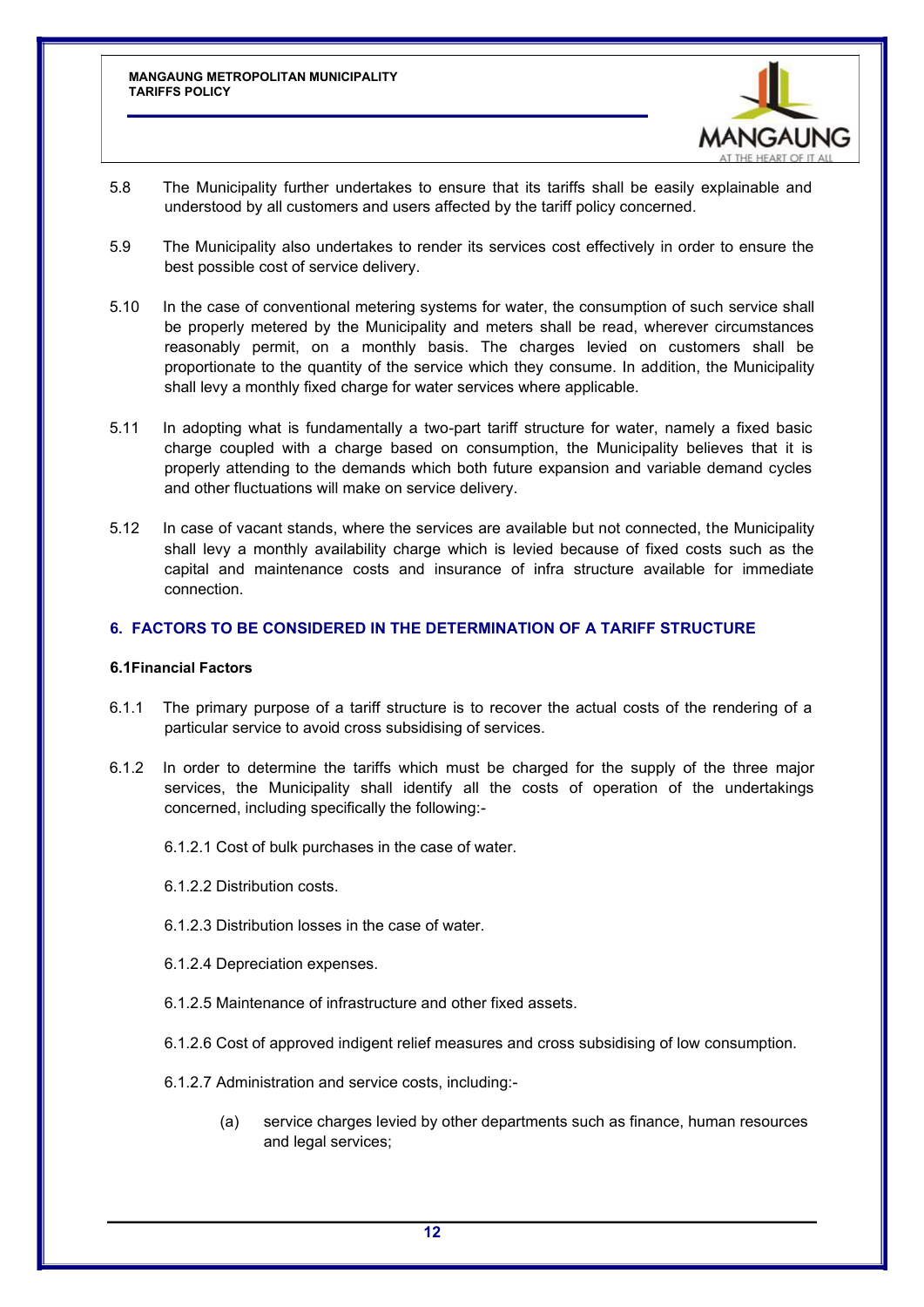

- (b) reasonable general overheads, such as the costs associated with the Office of the Municipal Manager;
- (c) adequate contributions to the provisions for bad debts and obsolescence of stock; and
- (d) all other ordinary operating expenses associated with the service concerned.

6.1.2.8 The intended surplus to be generated for the financial year. Surplus to be applied:-

- (a) as an appropriation to capital reserves; and/or
- (b) generally in relief of rates.

## **6.2 Socio-economic factors**

- 6.2.1 Although the determination of tariffs is in many instances politically orientated, it ought to be based on sound, transparent and objective principles at all times. In order to fully understand the influence of the socio-economic factors the various user categories and forms of subsidisation needs to be considered. Tariffs should also support business initiatives aimed at creating jobs or contribute to the economy of the area.
- 6.2.2 Users can be divided into the following categories:-
	- 6.2.2.1 Users who are incapable to make any contribution towards the consumption of services and who are fully subsidised;
	- 6.2.2.2 Users who are able to afford a partial contribution and who are partially subsidised only; and
	- 6.2.2.3 Users who can afford the cost of the services in total.
- 6.2.3 It is important to identify these categories and to plan the tariff structures accordingly. Subsidies currently derived from two sources namely:-
	- 6.2.3.1 Contributions from National Government: National Government makes an annual contribution according to a formula, which is primarily based on information obtained from Statistics South Africa by means of census surveys. If this contribution is judiciously utilised it will subsidise all indigent households who qualify in terms of the Council policy.
	- 6.2.3.2 Contributions from own funds: The Council can, if the contribution of National Government is insufficient, provide in its own operational budget for such support. Such action will in all probability result in increased tariffs for the larger users. Any subsidy must be made known publicly.
- 6.2.4 To make provision for subsidisation the tariff structure can be compiled as follow:-

6.2.4.1 Totally free services (within limits and guide lines);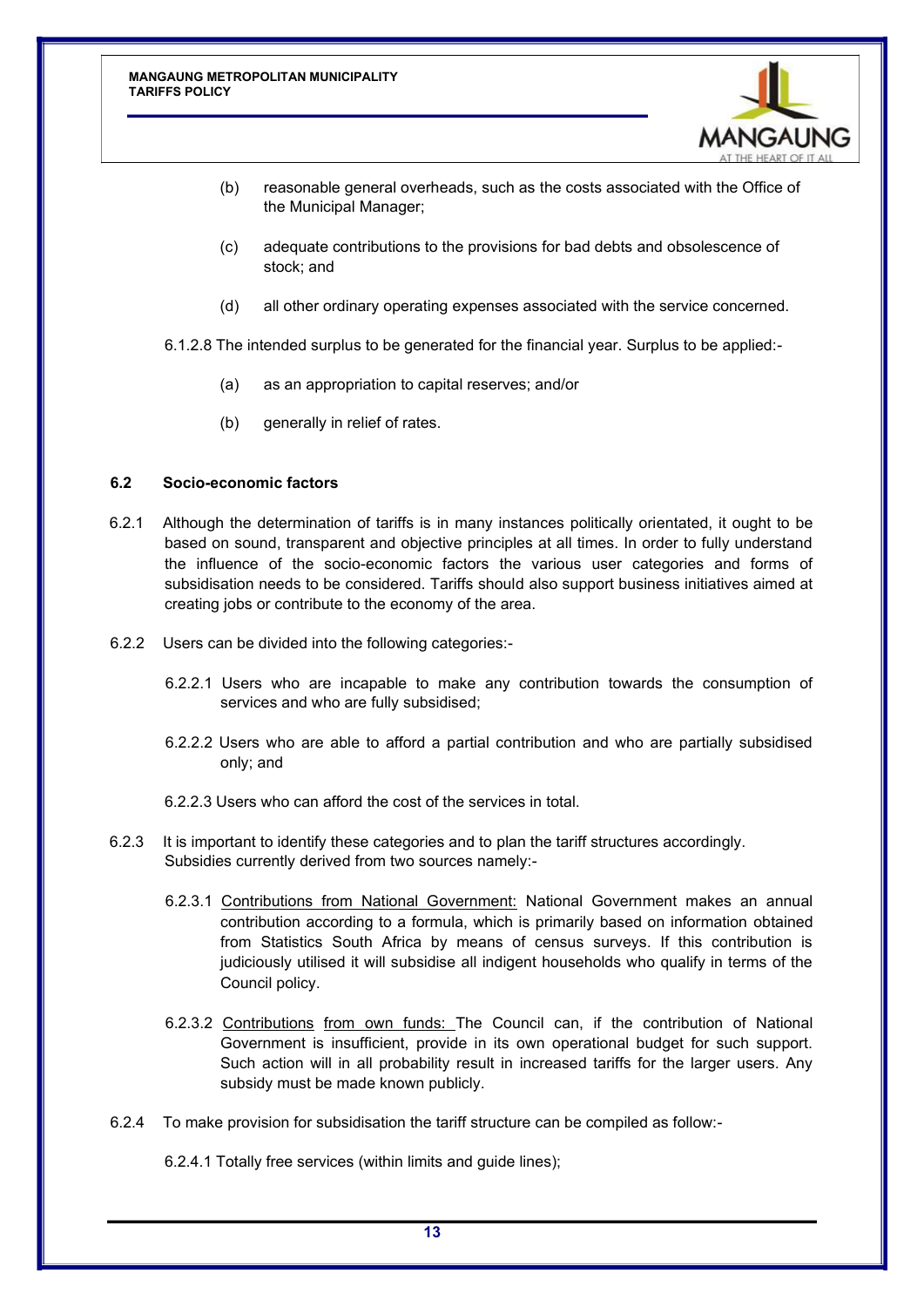

6.2.4.2 Lower tariffs for users who qualify in terms of particular guide lines, for example to recover the operational costs of the service only; and

6.2.4.3 Full tariff payable with a subsidy that is transferable from sources as mentioned above.

#### **6.3 Minimum service levels**

6.3.1 It is important that minimum service levels be determined in order to make an affordable tariff package available to all potential users.

#### **6.4 Credit Control**

- 6.4.1 It is not possible to successfully compile a tariff structure without consideration of the stipulations of an effective credit control system. Income is provided for in the budget as if a 100% payment level will be maintained. It is therefore important to continuously ensure that users indeed pay punctually. Non payment has a direct effect in that provision for bad debt, in accordance with current payment levels, must be provided as expenditure in the budget.
- 6.4.2 However, it is also a fact that there are users who are unable to pay. Tariffs must therefore provide access to a minimum level of basic services for all users. It should furthermore be supplemented with a practical policy for indigents. This will ensure the sustainable delivery of services. In addition, adequate provision should be made on an annual basis for bad debt/ working capital in accordance with current payment levels.

#### **6.5 Package of services**

6.5.1 The accounts for rates and services must not be seen in isolation. It must be considered jointly to determine the most affordable amount that the different users can pay as a total account. The basic costs of a service must first of all be recovered and then only can surpluses be manipulated to determine the most economic package for the user with due allowance for future events in regard to a particular service.

#### **6.6 Historical and future user patterns**

6.6.1 It is important to keep accurate consumption statistics for the purpose of determining tariffs. Consumption determines tendencies, which ultimately have an influence on tariffs within a structure. Provision should be made in the process for growth and seasonal use, as well as for unforeseen events that may have an impact on tariffs.

#### **6.7 User groups**

- 6.7.1 Users are traditionally divided into user groups as set out below:-
	- 6.7.1.1 Domestic (Residential);
	- 6.7.1.2 Businesses/ Commercial;
	- 6.7.1.3 Industries/Bulk customers;
	- 6.7.1.4 Farm properties (agricultural);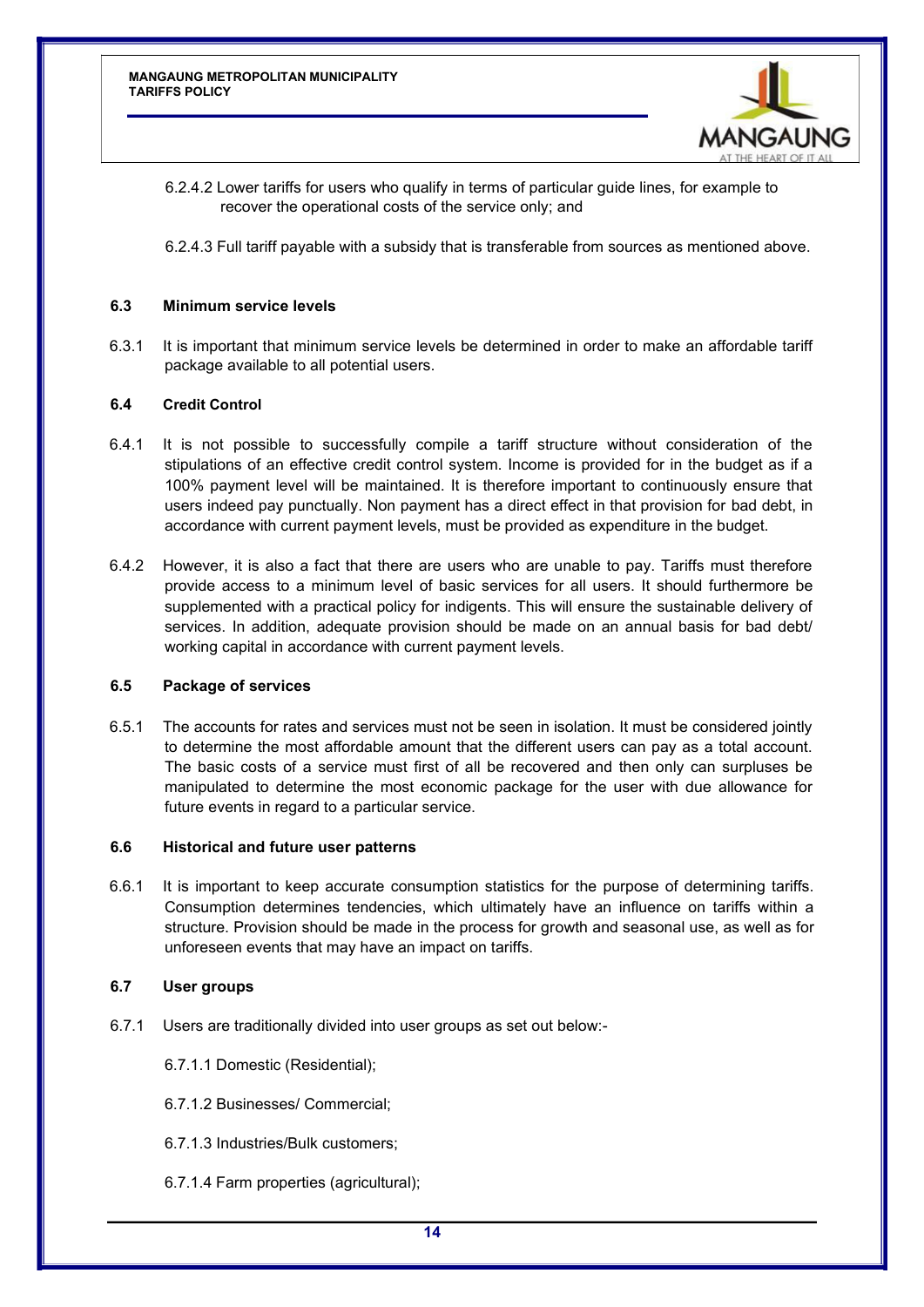

- <span id="page-15-0"></span>6.7.1.5 Accommodation establishments (including guest houses);
- 6.7.1.6 Municipal consumption (departmental charges);
- 6.7.1.7 Institutions that may be directly subsidised for example retirement homes, schools and hostels, sport organisations, etcetera; and
- 6.7.1.8 Special arrangements for specific developments as may be determined by Council from time to time.
- 6.7.2 A continuous effort should be made to group together those users who have more or less the same access to a specific service.

## **7. FREE BASIC SERVICES**

- 7.1 Free basic municipal services refers to those municipal services necessary to ensure an acceptable and reasonable quality of life and which service, if not provided, could endanger public health or safety or the environment.
- 7.2 In terms of the South African Constitution all customers should have access to basic services. Currently, the free basic services provided to the domestic customers within the Mangaung Metropolitan Municipality are as follows: -
- 7.2.1 The extent of the monthly indigent support granted to indigent households must be based on budgetary allocations for a particular financial year and the tariffs determined for each financial year.
- 7.2.2 The general threshold for indigent support is restricted to qualifying households with a combined income amount determined by Council at the beginning of every financial year and will be applied for the duration of that particular financial year.
- 7.2.3 The Municipality recognises the following rates and service charges for indigent support:-
	- 7.2.3.1 Electricity;
	- 7.2.3.2 Water;
	- 7.2.3.3 Refuse Removal;
	- 7.2.3.4 Sewerage;
	- 7.2.3.5 Property Rates; and
	- 7.2.3.6 Pauper Burials.

## **8. TARIFF STRUCTURES FOR VARIOUS SERVICES**

8.1 It is essential that a compromise be reached between the following needs with the determination of a tariff structure: -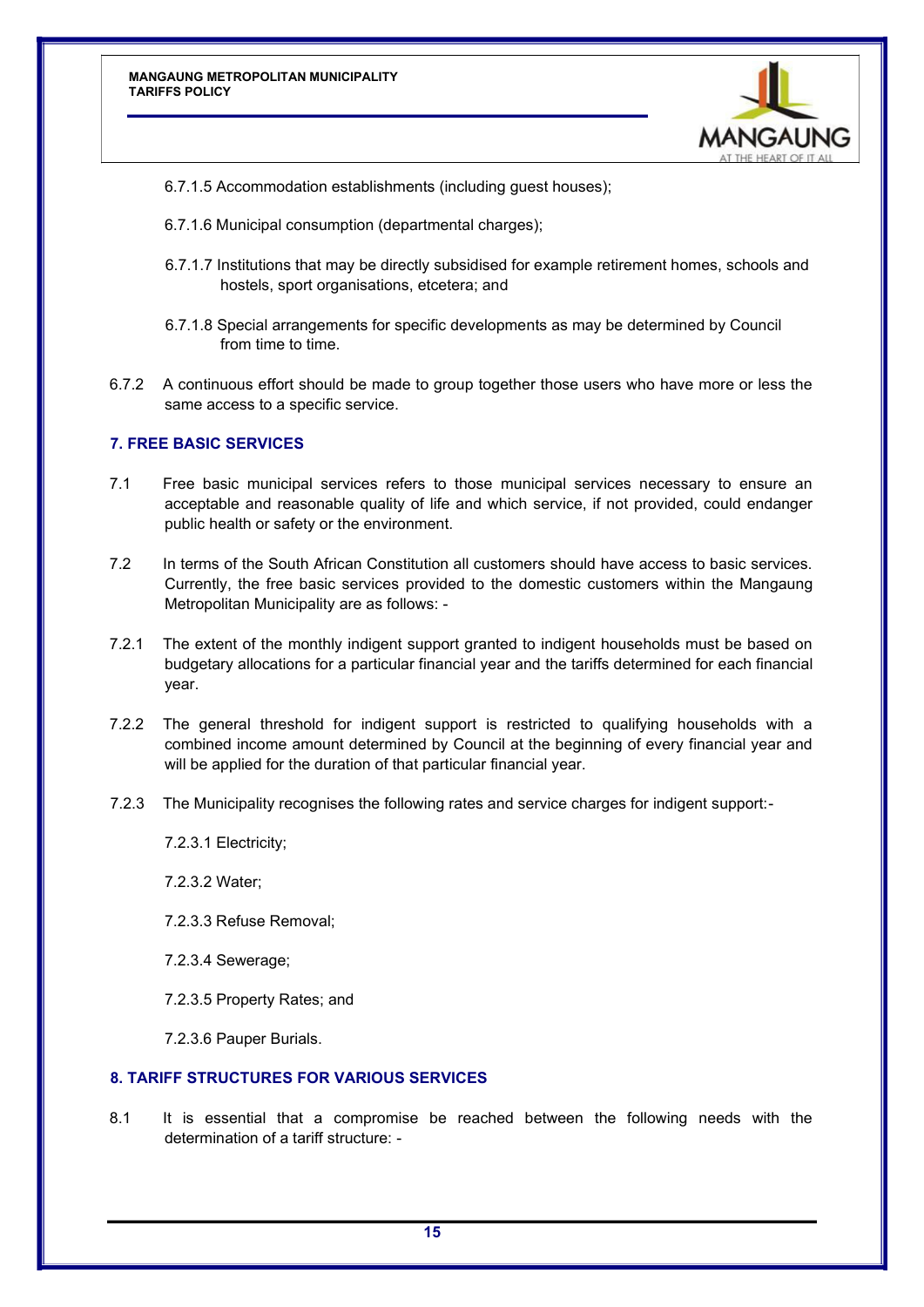

- 8.1.1 The need to reflect costs as accurately as possible in order to achieve cost effectiveness;
- 8.1.2 The need to ensure equality and fairness between user groups;
- 8.1.3 The need for a practically implementable tariff;
- 8.1.4 The need to use appropriate metering and provisioning technology;
- 8.1.5 The need for an understandable tariff; and
- 8.1.6 The user's ability to pay.
- 8.2 Taking into consideration the abovementioned points the tariff structure of the following services are discussed:-
	- 8.2.1 Water.
	- 8.2.2 Refuse Removal.
	- 8.2.3 Sewerage.
	- 8.2.4 Property Rates.

#### **8.3 Water**

8.3.1 Water is a scarce commodity with little alternatives available. Tariff structures should therefore be aimed at the reduction of consumption. In order to restrict consumption, an inclining block rate tariff structure with a basic fee is applied.

In principle, the amount that users pay for water services should generally be in proportion to their use of water services. Tariffs must be set at levels that facilitate the sustainability of the service.

- 8.3.2 To calculate the tariff for water, the actual cost incurred in the supply of water to the community, has to be taken into consideration. The principle of basic levies as well as a kilolitre tariff for water is determined by the cost structure.
- 8.3.3 Similar to electricity, this cost structure consists of the following components:-
	- 8.3.3.1 Fixed costs: It represents that portion of expenses that must be incurred irrespective of the fact whether or not any water has been sold, for example the salary of staff who have been appointed permanently with specific tasks relating to the provision of water, costs of capital and insurance that is payable in respect of the infrastructure. These costs must be recovered whether any water is used or not. The costs are therefore recovered by means of a fixed levy per period (normally as a monthly basic charge) in order to ensure that these costs are covered
	- 8.3.3.2 Variable costs: It relates to the physical provision of water according to demand and must be financed by means of a unit tariff which is payable per kilolitre water consumed.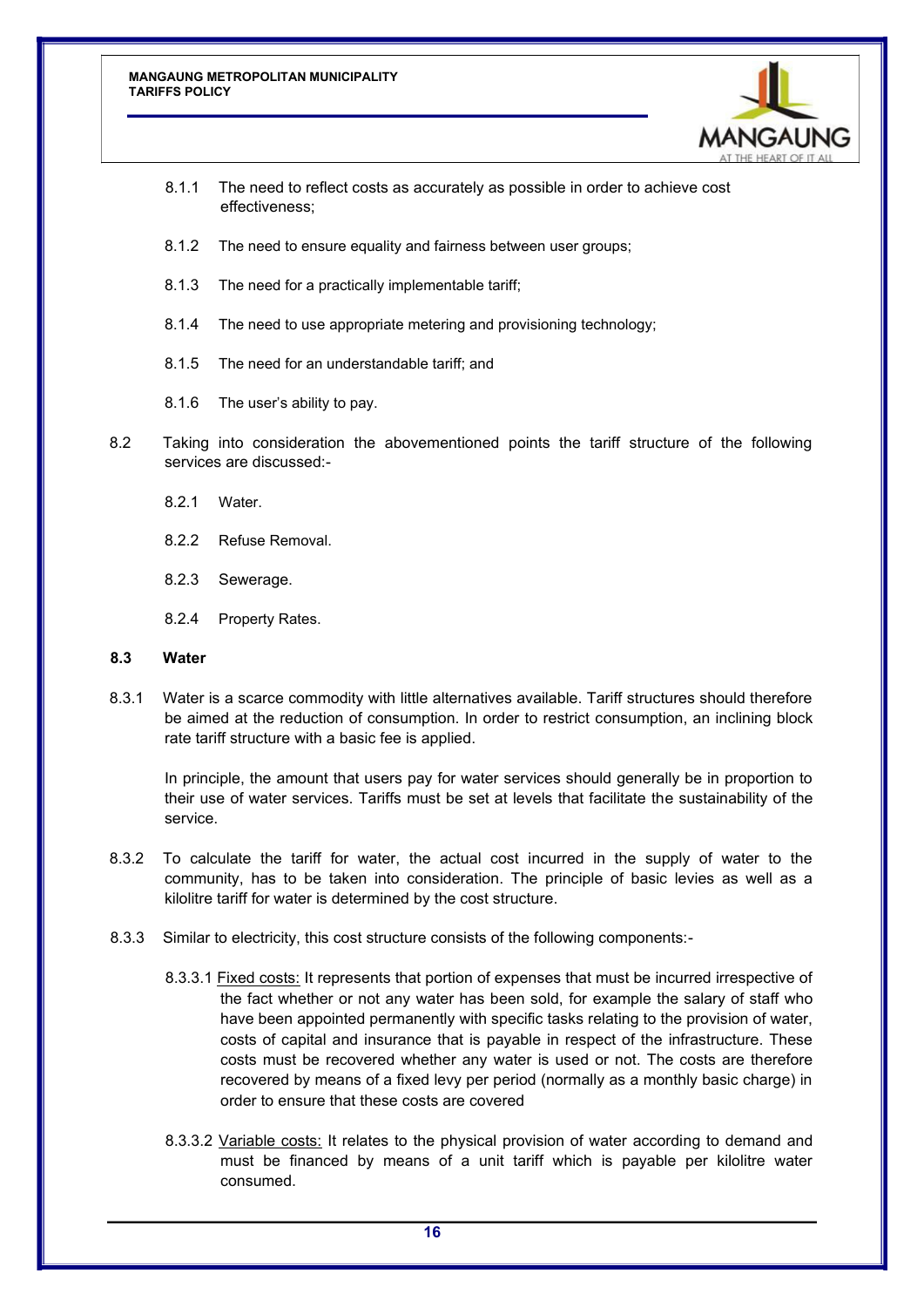

- 8.3.3.3 Profit taking: The tariffs for these services are determined in such a way that a NETT trading surplus is realised. Any trading surplus is used to subsidise the tariffs of rate funded services.
- 8.3.4 The following tariff structures were basically used for the determination of tariffs:-
	- 8.3.4.1 Basic monthly charge (Rand per month). This will be applicable to any domestic/bulk/non-domestic as specified by the tariff schedule.
	- 8.3.4.2 An availability fee will be charged on users and/or properties not connected to the water network, should it be available. This fee aims to recoup capital and maintenance costs of networks as well as certain fixed administrative costs in respect of such properties. If the owner connects and improve the property the debit will be adjusted pro-rata from the date of the connection.
	- 8.3.4.3 Special tariff arrangements determined and approved by Council from time to time for specific developments and/or informal settlements.
	- 8.3.4.4 Water structure is determined as follows:-

#### **Residential**

| <b>Step Tariffs</b> |             |        |     |
|---------------------|-------------|--------|-----|
| $0-6k$              |             |        |     |
| 7-15kl              |             |        |     |
| 16-30kl             |             |        |     |
| 31-60kl             |             |        |     |
|                     | Above 61 kl |        |     |
|                     | Plus Basic  | Charge | per |
| month               |             |        |     |

## **Non-Residential**

| <b>Step Tariffs</b>   |
|-----------------------|
| 0-60kl                |
| 61-100kl              |
| Above 100kl           |
| Plus Basic Charge per |
| month                 |

#### **8.4 Refuse Removal**

8.4.1 Refuse removal is an economic service and tariff calculations should be based on the actual cost incurred in delivering the service.

A customer who chooses to do his/her own refuse removal will still be liable for paying the applicable refuse tariff.

- 8.4.2 The tariff levied by Mangaung Metropolitan Municipality is based on the category of property as determined in the valuation roll.
- 8.4.3 The following tariff structures were basically used for the determination of tariffs:-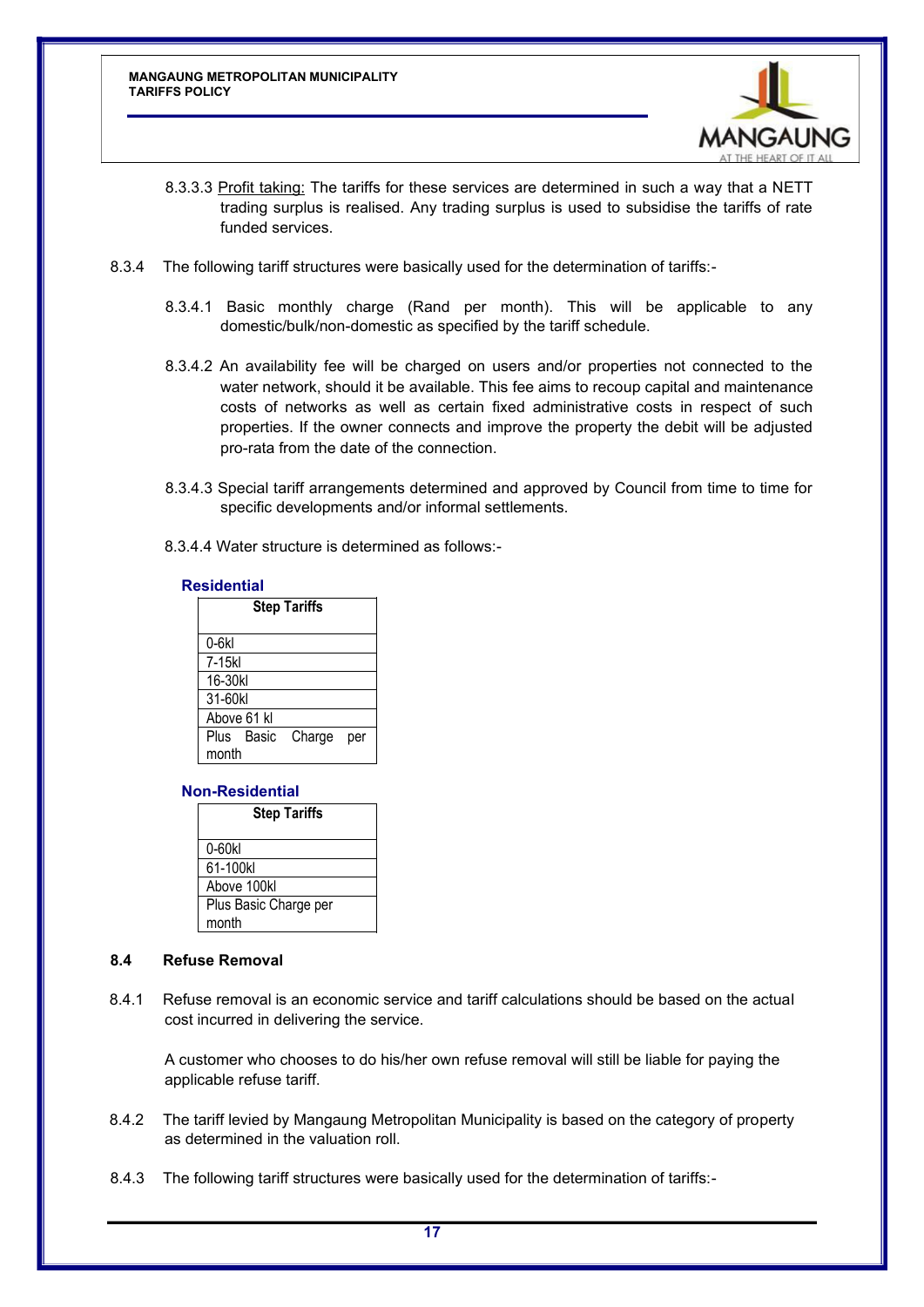

8.4.3.1 Residential (domestic customers) – maximum of one removal per week.

- 8.4.3.2 Flats/ Town Houses/ Duet Houses maximum of one removal per week.
- 8.4.3.3 Business/ Commercial/ Industrial (Non Bulk) maximum of one removals per week.
- 8.4.3.4 Business/ Commercial/ Industrial (Bulk) Individual arrangements as per trade waste tariffs
- 8.4.3.5 Special tariff arrangements determined and approved by Council from time to time for specific developments and/or informal settlements.

#### **Erf used for Residential Purposes**

**Refuse removal structure is based on the erf size and different tariffs are determined accordingly.**

| Size of the Stand |
|-------------------|
| (square metres)   |
| $0 - 300$         |
| $301 - 600$       |
| 601 - 900         |
| 901 - 1500        |
| >1500             |

8.5.37 Erf used for other purposes other than residential is charged a fixed rate and additional trade waste charge where applicable.

#### **8.5 Sewerage**

- 8.5.1 Sewer service is an economic service and tariff calculations should be based on the actual cost incurred in delivering the service.
- 8.5.2 Tariffs are directly linked to the market value of each property.

#### **8.6 Property Rates**

- 8.6.1 The rate levied by the Municipality will be a cent amount in the Rand based on the market value of the property.
- 8.6.2 In terms of the Municipal Property Rates Act, 2004 (No 6 of 2004) as amended, the Municipality may levy different rates for different categories of rateable property. Differential rating among the various property categories will be done by way of setting different cent amount in the rand for each property category and by way of reductions and rebates as provided for in the Municipality's property rates policy.
- 8.6.3 In terms of section 17 (1) (e) of the Municipal Finance Management Act the Municipality's property rates policy must be reviewed on annual basis and the reviewed policy tabled to Council for approval as part of the budget process.
- 8.6.4 Categories of rateable property are determined as per the Rates Policy.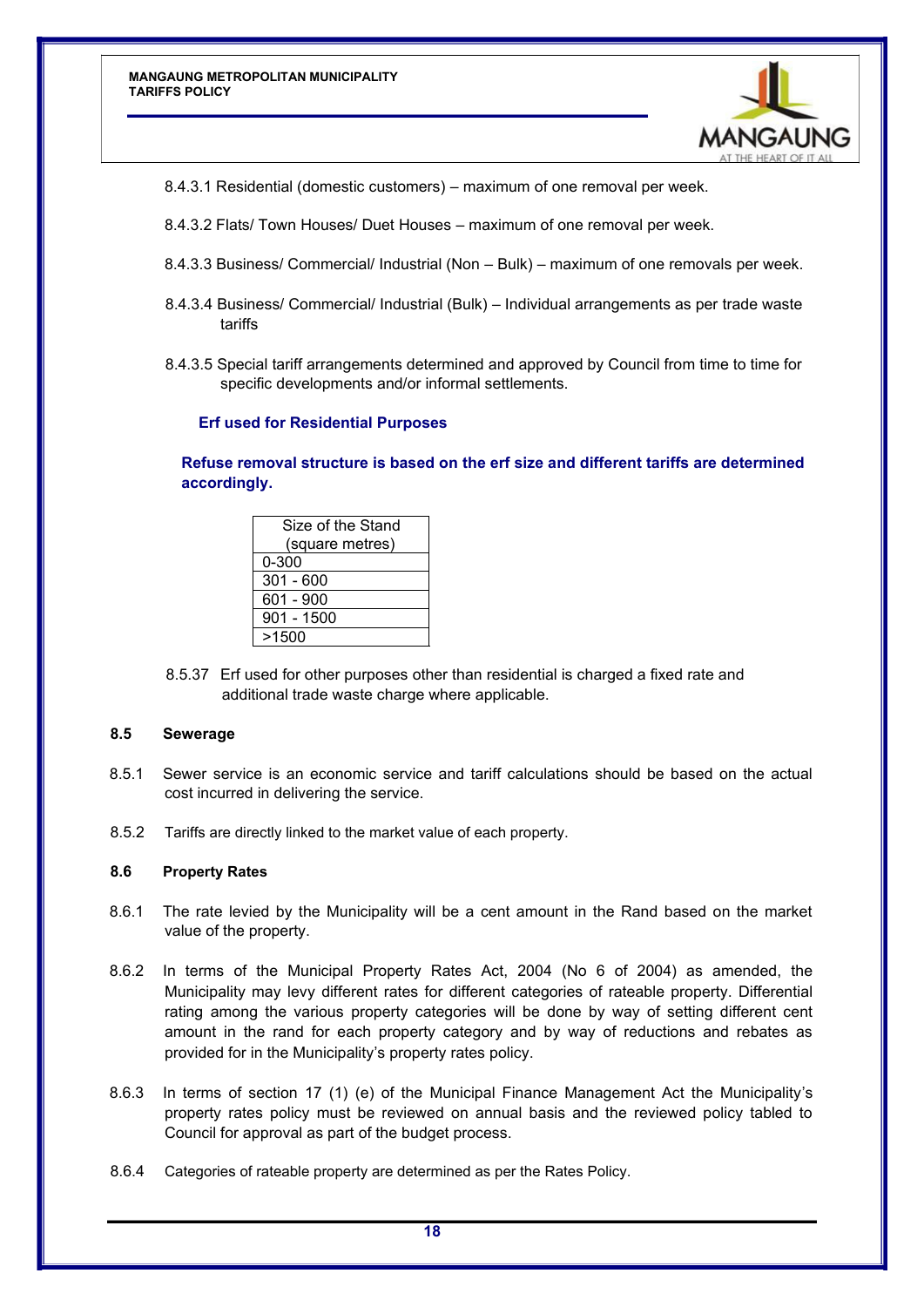

8.6.5 Categories of owners are determined as per the Rates policy for the purpose of granting Exemptions, reductions and rebates in terms of clauses 11, 12 and 13 of the policy.

## **9. WATER TARIFF**

- a) Water meters shall be read at intervals of approximately 30 calendar days each month.
- b) In the instance a meter reading cannot be obtained because of number of reasons listed below, and estimated reading shall be used for the purposes of billing the customer account.
- c) Estimates used shall be in terms of the parameters set out in the financial system
- d) Estimated readings shall be reported to relevant department(s) for corrective action.
- e) The meter reading codes may be update administratively pending the available conditions experienced during the reading period. The list below is not exhaustive and other codes may be used based on circumstances.
- f) Meter reading codes
- · *01 –* Premises closed
- · *02 –* Dangerous dogs
- 03 Meter out of order (reported)
- · *04 –* Weather conditions
- · *05 –* Direct Connection
- · *06 –* Full of water
- · *07 –* Bees or ants
- · *08 –* Entrance refused
- 09 Soil, plants or grass reported
- · *10 –* Building material, refuse
- · *11 –* Sprayers open
- · *12 –* Covered by vehicle
- · *13 –* Leakage
- · *14 –* Road impassable
- 15 Reading verified
- · *16 –* Due to other circumstances
- · *17 –* Meter face misstated

## **9.1 Domestic (Non Metered)**

Customers are billed a fixed amount per month.

## **9.2 Domestic (Metered)**

Customers are billed as follow: -

- 9.2.1.1 An availability charge may be payable on all properties, where a connection to the water reticulation network is possible, but not in use.
- 9.2.1.2 Registered Indigents receive 6 kl of water subsidised every month, as determined by Council on an annual basis.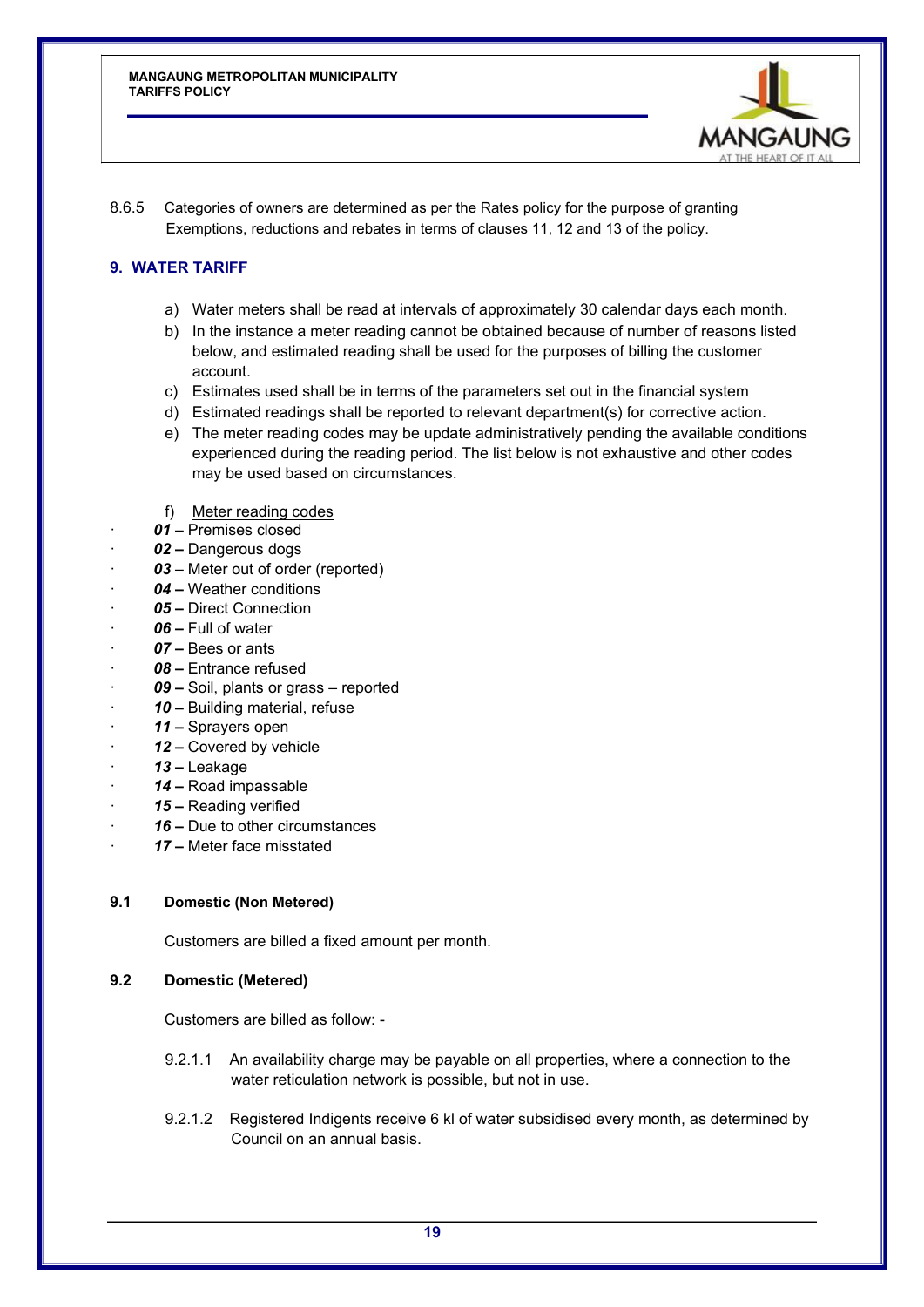

- 9.2.1.3 Customers will be billed on a fixed charge per month (R/Month) where applicable as per tariff schedule as approved by Council.
- 9.2.1.4 Customers are billed for consumption based on the amount of water used by way of a step tariff per kilolitre usage in the following blocks: -
	- (a) 1 to 6 kl
	- (b) 7 to 15 kl
	- (c) 16 to 30 kl
	- (d) 31 to 60 kl
	- (e) 61 kl and above -

#### **9.3 Business/ Commercial/ Industrial**

- 9.3.1 Customers are billed as follow:
	- 9.3.1.1 An availability charge is payable on all properties, where a connection to the water reticulation network is possible, but not in use.
	- 9.3.1.2 Customers will be billed on a fixed charge per month (R/Month).
	- 8.3.1.3 Customers are billed for consumption based on the amount of water used by way of a step tariff per kilolitre usage in the following blocks: -
		- (a) 1 to 60 kl
		- (b) 61 to 100 kl
		- (c) 101 kl and above

## **9.4 Special Arrangements**

9.4.1 Special tariff arrangements determined and approved by Council from time to time for specific developments and/or informal settlements.

#### **9.5 Water Sundry Tariffs**

9.5.1 All other water related services offered by the Council are charged at a tariff as determined by the Council annually during the budget process.

## **9.6 Special Arrangements**

9.6.1 Special tariff arrangements determined and approved by Council from time to time for specific developments and/or informal settlements.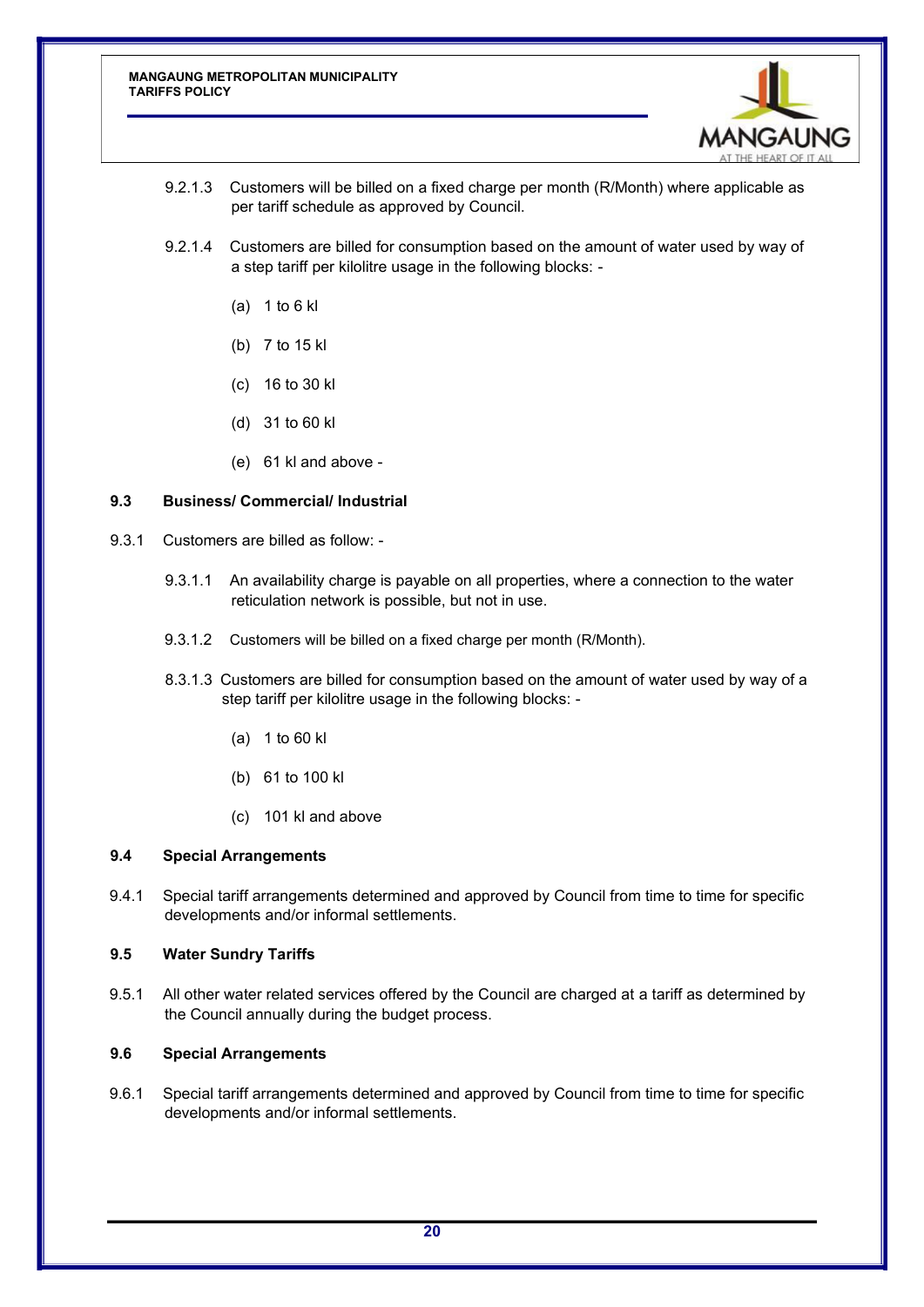

## **9.7 Refuse Removal Sundry Tariffs**

9.7.1 All other refuse removal related services offered by the Council are charged at a tariff as determined by the Council annually during the budget process.

## **10.SEWERAGE TARIFF POLICY**

10.1 Sewerage tariffs are directly linked to market value of each property.

#### **10.2 Special Arrangements**

10.2.1 Special tariff arrangements determined and approved by Council from time to time for specific developments and/or informal settlements.

#### **10.3 Sewerage Sundry Tariffs**

10.3.1 All other sewerage related services offered by the Council are charged at a tariff as determined by the Council annually during the budget process.

## **11.PROPERTY RATES POLICY**

#### **11.1 Property Rates Tariffs**

11.1.1 Property rates are levied as determined by Council from time to time and is covered in the Property Rates Policy and Bylaw of the Mangaung Municipality.

#### **11.2 Property Tax Sundry Tariffs**

11.2.1 All other property tax related services offered by the Council are charged at a tariff as determined by the Council annually during the budget process.

#### **12. SUNDRY TARIFFS**

12.1 Various sundry tariffs are applied to recoup costs of sundry services to the public. All such tariffs are based on cost of supply, but individual tariffs may be set at:-

#### 12.1.1 Subsidised levels;

- 12.1.2 Levels reflecting actual cost; or
- 12.1.3 Levels producing surpluses.
- 12.2 The level at which the Council sets a sundry service tariff, takes into account factors such as:-
- 12.2.1 Affordability;
- 12.2.2 Socio-economic circumstances;
- 12.2.3 Utilisation of amenities and resources;
- 12.2.4 National and regional agreements and provisions; and